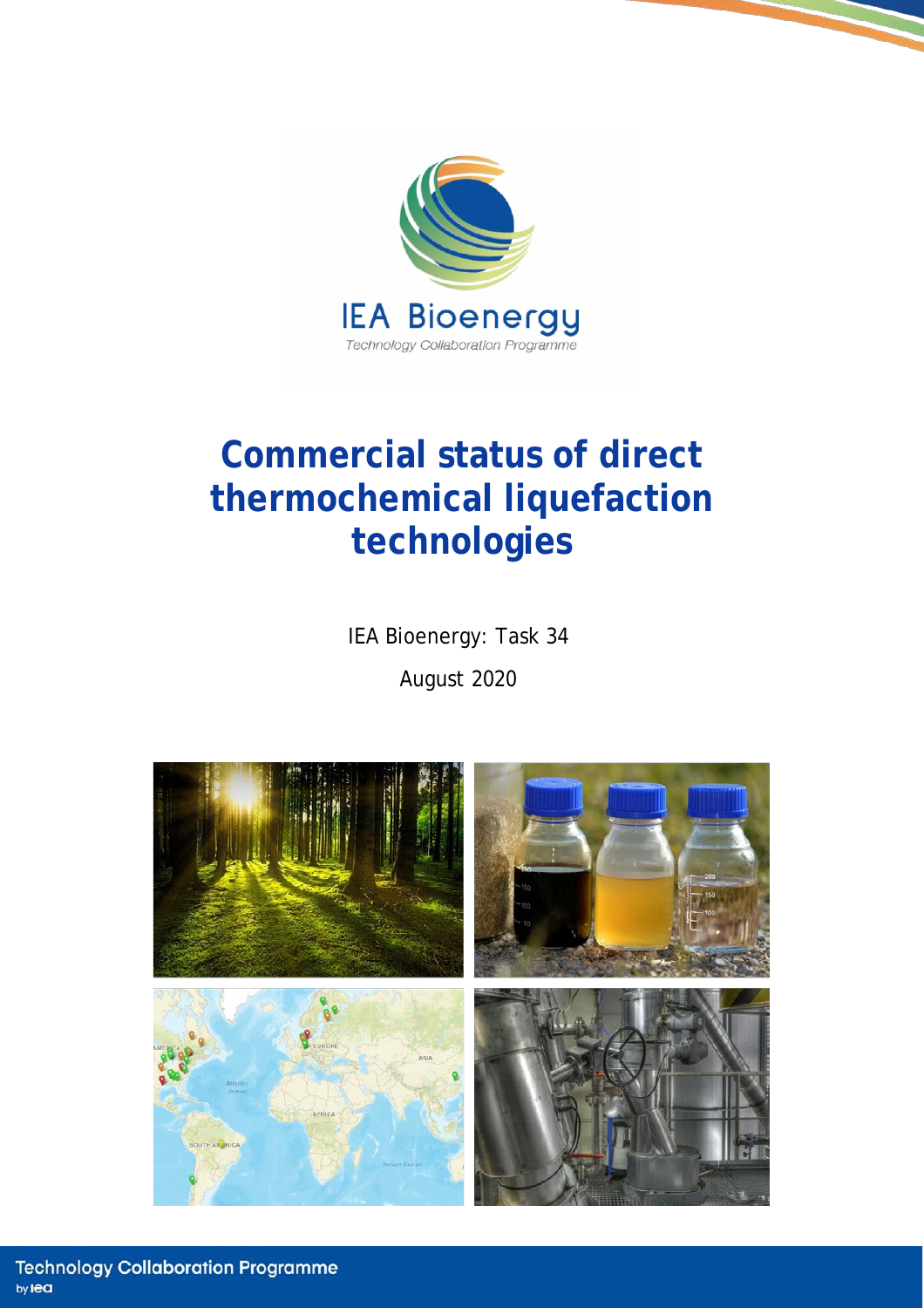

## Commercial status of direct thermochemical liquefaction technologies

### Suren Wijeyekoon, Kirk Torr, Hilary Corkran and Paul Bennett

IEA Bioenergy: Task 34

August 2020

Copyright © 2020 IEA Bioenergy. All rights Reserved

Cover pictures (to the right) by Thomas Zevaco

**Published by IEA Bioenergy**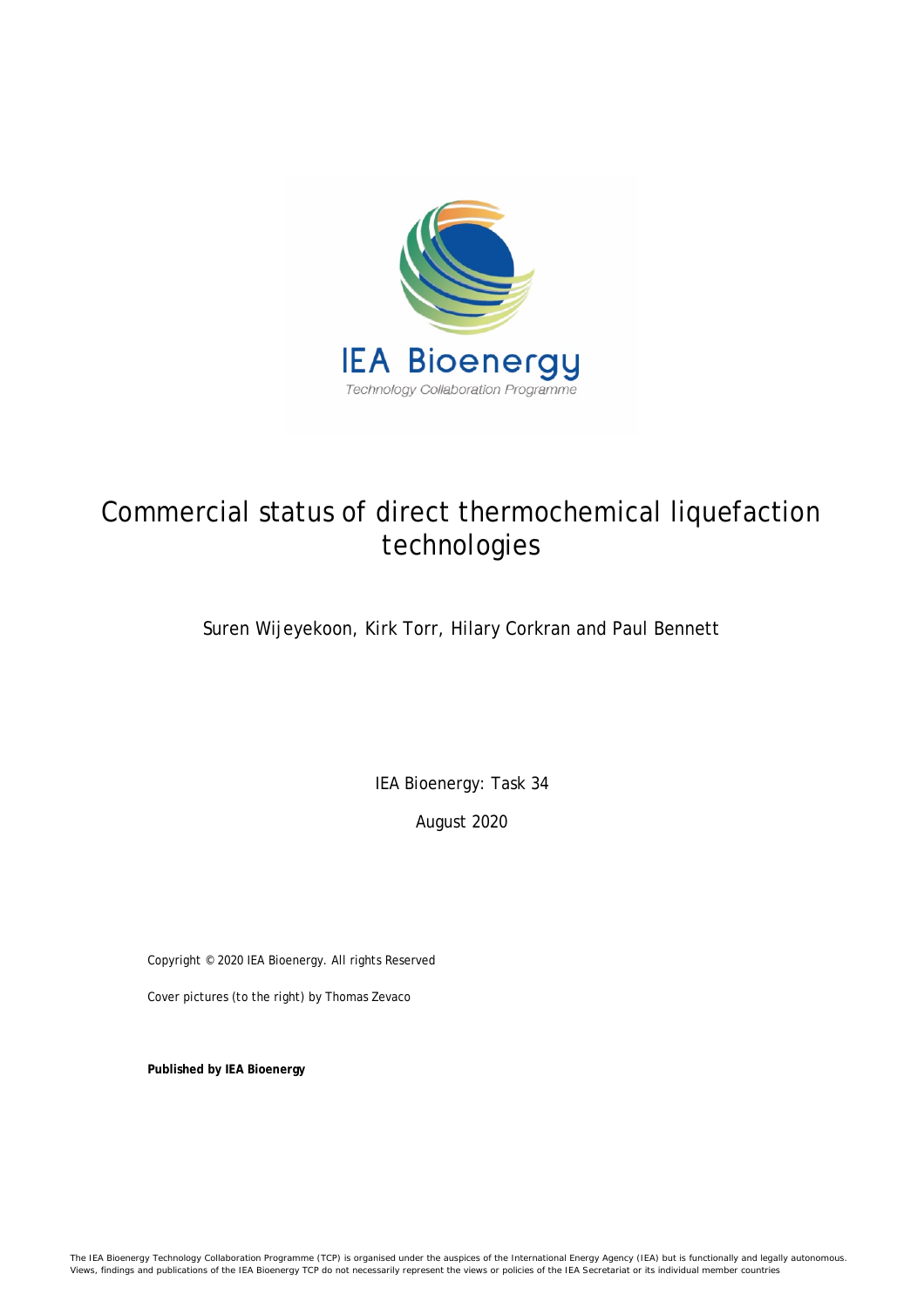## Index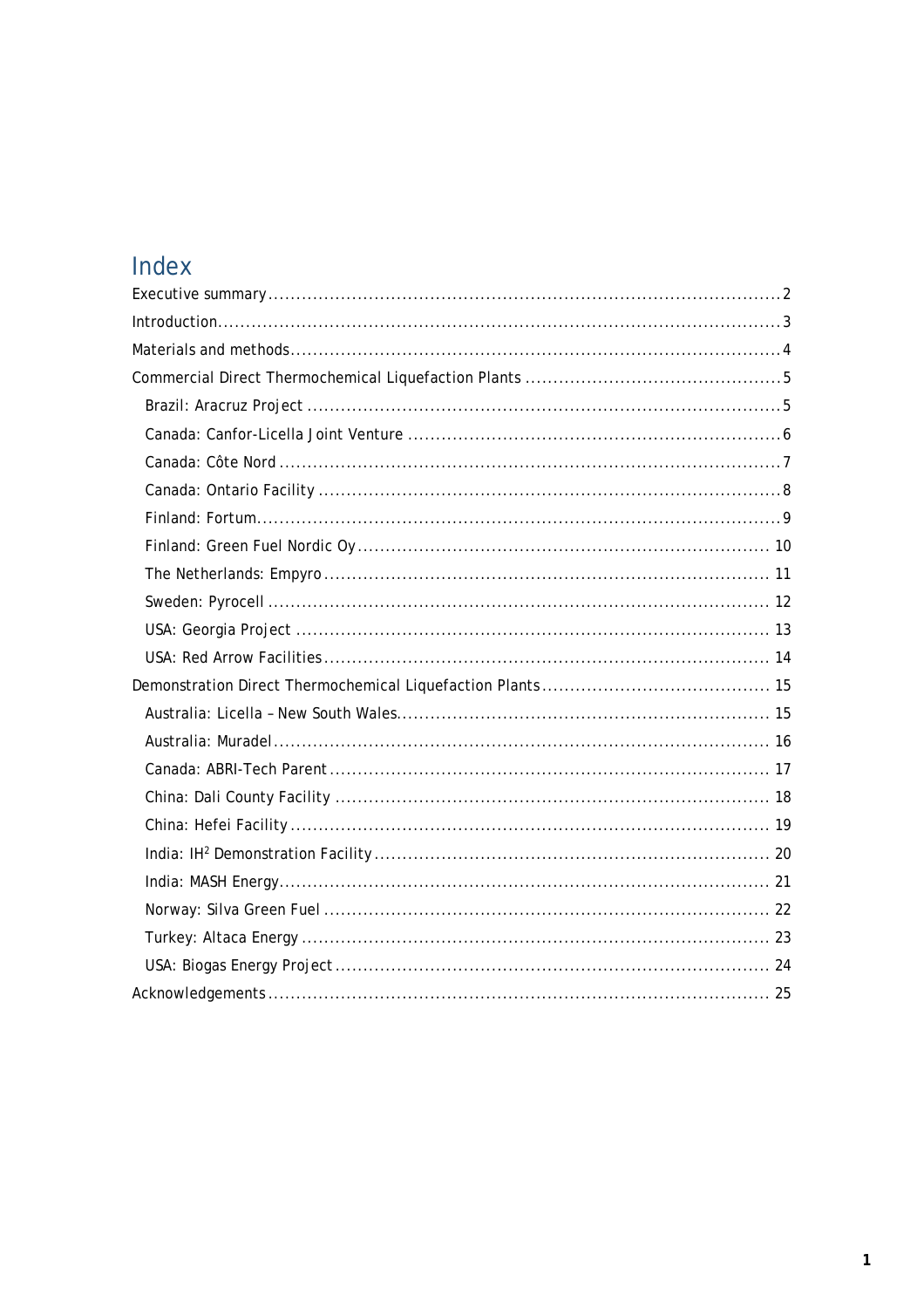### <span id="page-3-0"></span>**Executive summary**

Direct thermochemical liquefaction (DTL) of biomass is an important pathway to bioenergy and biochemical production in the circular economy.

The aim of this report is to highlight how DTL technologies currently have a role to play in mobilising biomass into the energy sectors (heat, power and transport), and to highlight the key features of commercially successful DTL operations.

The IEA Bioenergy's Task 34 commissioned Scion to compile this report in consultation with its National Leaders.

The report covers current commercial activity, near-to market activities (e.g. demonstration plants) and some recently decommissioned near-to market plants. A database of DTL activities that includes pilot-scale operations is also attached to the report to capture some research activities that may move into commercial-scale production in the future.

Brief details of 10 commercial and 10 demonstration scale DTL plants that are either operational or late stage development, spread across 11 countries, are provided. The commercial-scale plants are mostly (9) pyrolysis technologies while the demo operations are a mixture of fast pyrolysis (6) and hydrothermal liquefaction (4). Wood and forest residues are the feedstock of choice for all the commercial plants. The bio oils produced are sold as fuel for heating or for co-processing in petroleum refineries. In most cases, co-products such as electricity, syngas and chemicals are also produced that improve the plant economics. For example, the Red Arrow facilities in USA produce speciality chemicals from fast pyrolysis of wood residues. The largest plants produce around 80 million litres of bio oil per annum. Commonly, the feedstock producers such as pulp mills and end-product producing petroleum refineries partner with technology developers in joint ventures. Commercial-scale DTL plants require significant investments of the order of USD 80 million for an 80 million litre plant and are financed through mechanisms such as equity, debt financing, shareholding and government grants.

The demonstration-scale activities show growing interest in hydrothermal liquefaction technologies. More diversified feedstocks such as agricultural and urban waste and sewage sludge are targeted with recent interest in non-bio feedstocks such as waste plastics and used tyres.

Some operations have been discontinued during the past years for various reasons. Notable among them are the Kapolei plant in Hawaii, United States that never became operational and the Muradel plant in Australia that has gone into voluntary administration.

The information presented shows that DTL technologies have matured to become a key vehicle for bioenergy commercialisation. Increasing number of pilots have succeeded bridging the technology valley of death by advancing the technology readiness level beyond 6 at reasonable costs to demonstrate scalability and financial viability. Favourable policy initiatives will further increase the number of commercial DTL plants contributing to increasing bioenergy production.

It is recommended that the data base is frequently updated by keeping a watching brief on the developing commercial space.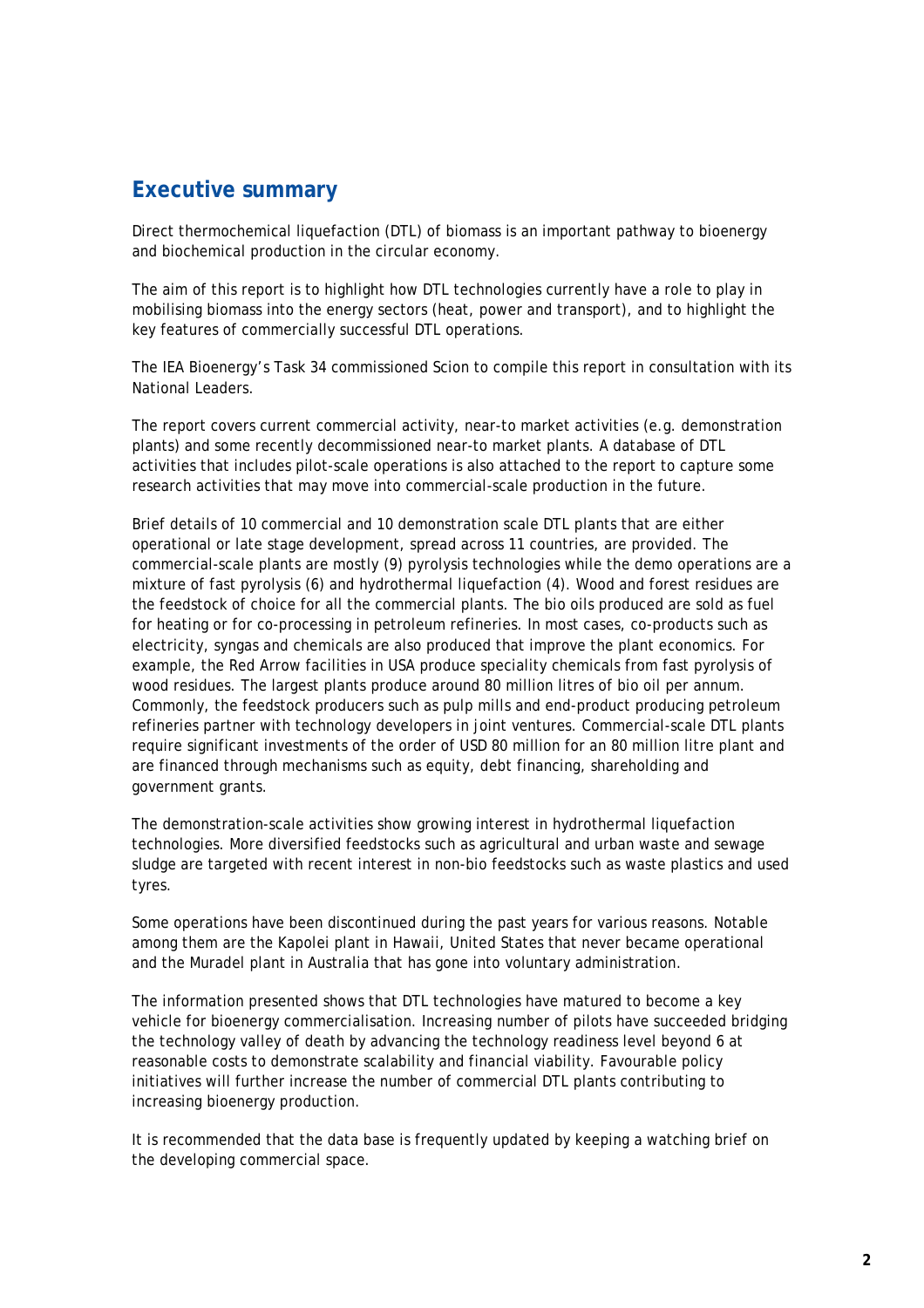### <span id="page-4-0"></span>**Introduction**

The Direct Thermochemical Liquefaction (DTL) technologies for biomass conversion have been investigated since the 1970s and are receiving renewed interest due to global decarbonisation efforts, supported by favourable policies and financial incentives. DTL refers to the thermal depolymerisation of biomass under a range of controlled temperatures, pressures and catalysts to derive useful energy and chemical products. DTL technologies include the different modes of pyrolysis, hydrothermal and solvo-thermal liquefaction processes.

Pyrolysis is a technique for thermochemical decomposition of biomass through rapid heating (450-600  $\degree$ C) in the absence of oxygen. Three products, solid char, bio-oil and gas are always produced. By-products of pyrolysis can be heat (steam), power (electricity) and chemicals. Different modes of pyrolysis are carried out depending on the preferred end-product. By fast pyrolysis, different types of biomass can be converted into a homogeneous energy carrier called bio-oil.

Fast pyrolysis is proven at commercial scale with worldwide capacity expanding. Fast pyrolysis bio-oils are used as renewable heating oil replacing petroleum oils and gas. The biooils can also be upgraded to produce drop-in fuels. Co-processing crude bio-oil in fluidised catalytic cracking (FCC) units in petroleum refineries is a "low-capex" upgrading option. Other applications of pyrolysis oil are under development such as recovery of sugar-derived components as platform chemicals and use of pyrolytic lignin as a phenol replacement in resin, adhesives.

Hydrothermal liquefaction (HTL) utilises elevated temperature and pressure to break the carbon bonds in feedstocks and reform them into long chain molecules that take the form of a bio-crude oil. This can be upgraded into transport fuels such as diesel. Feedstocks such as pulp mill residues and sewage sludge have been transformed to bio-crudes by HTL (Licella and Muradel plants).

A large number of laboratory and pilot DTL investigations have been reported trialling different feedstocks, reactor configurations and catalysts to improve product quality and yields. Some DTL technologies have now matured and moved into commercial production. The number of successful commercial ventures provide the confidence and pathway for others to follow. This report collates the current commercial and demonstration DTL plants planned, and in operation, from publicly available information sources in an endeavour to further publicise successful DTL technologies.

The information is presented in summary form in alphabetical order of countries they are located in. Further information can be accessed from the website links provided. A separate spreadsheet database with DTL plants including pilot facilities is provided with this report.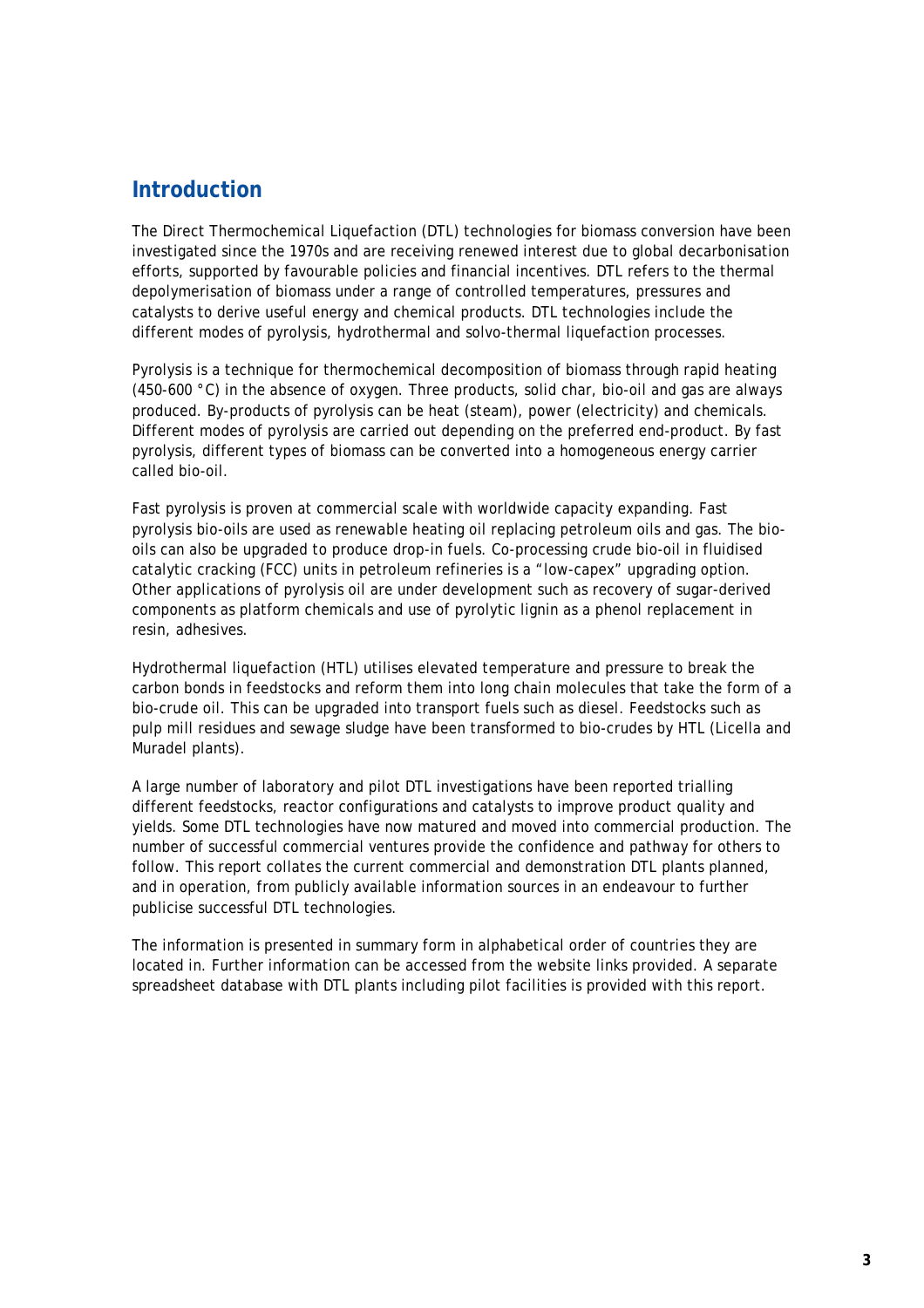## <span id="page-5-0"></span>**Materials and methods**

Commercial and near-to market (demonstration plants) DTL biomass plants were investigated from publicly available sources. This compilation updated the IEA Bioenergy Task 34 pyrolysisdemoplant-database (http://task34.ieabioenergy.com/publications/pyrolysis-demoplantdatabase/). Country reports from the Task 34 national leaders was also used in conjunction with information from the existing T34 database.

A full literature search was conducted to assess activities outside the T34 member countries.

The information as gathered was exchanged with T34 members and their feedback was incorporated in the final analysis.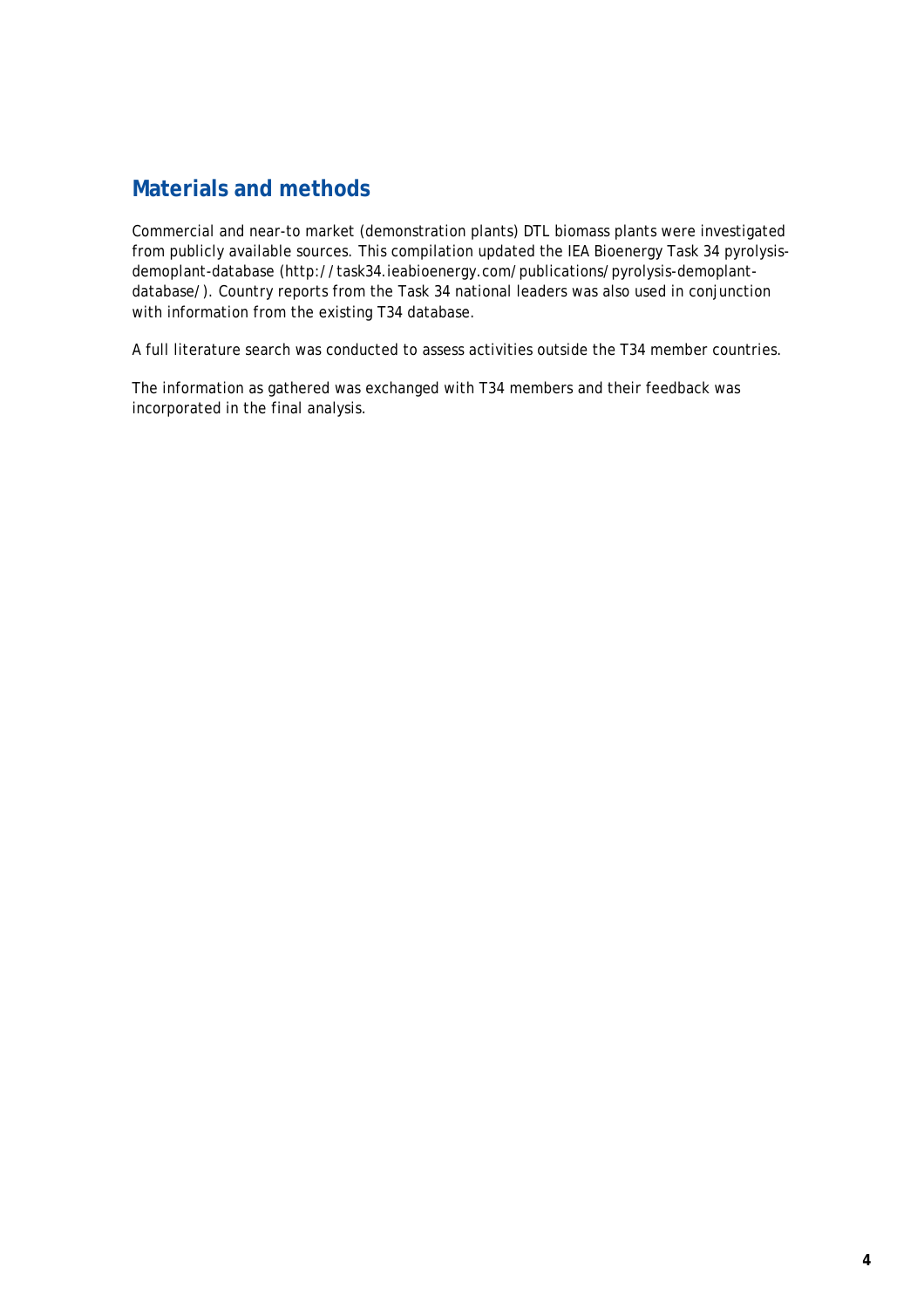## <span id="page-6-0"></span>**Commercial Direct Thermochemical Liquefaction Plants**

#### <span id="page-6-1"></span>**BRAZIL: ARACRUZ PROJECT**

Owner: Ensyn, Suzano S.A. Technology Provider: Envergent Location: Aracruz, Espirito Santo, Brazil Scale: Commercial Technology Readiness Level (TRL) 8 Status: Under development

The Aracruz Project is to be an 83 ML/year pyrolysis oil production facility that is currently in late stage development. The plant is located in Aracruz, Espirito Santo, Brazil. This project was developed by Ensyn and Suzano (formerly



Fibria Celulose S.A.), where both firms share equity. The technology was supplied by Envergent (Ensyn /Honeywell UOP joint venture). The project was financed by partner equity and USD 77M debt financing from local sources. The plant will use Ensyn's Rapid Thermal Processing (RTP®) technology to convert approximately 17 000 kg eucalyptus forest residues into 11 000 kg of pyrolysis bio-oil per hour to be shipped from a neighbouring port and sold to refinery and heating markets in the USA. The Ensyn RTP® technology is a fast pyrolysis technology that uses a circulating fluidised bed reactor to produce a liquid pyrolysis oil, with char and non-condensable gas by-products used for process heat.

Key metrics:

| Technology                                               | <b>Feedstocks</b>             | Primary<br>product | Capacity | Capital<br>investment | Operation<br>date |
|----------------------------------------------------------|-------------------------------|--------------------|----------|-----------------------|-------------------|
| Fast pyrolysis -<br>circulating fluidised<br>bed reactor | Eucalyptus<br>forest residues | Pyrolysis oil      | 83 ML/y  | USD 77M               | Unknown           |

#### Website and image source: **<http://www.ensyn.com/brazil.html>**

Contact: Ensyn Technologies Inc. Corporate Offices and Engineering 2 Gurdwara Road, Suite 210 Ottawa, Ontario K2E 1A2 Canada Telephone: (613) 248-2257 Fax: (613) 248-2260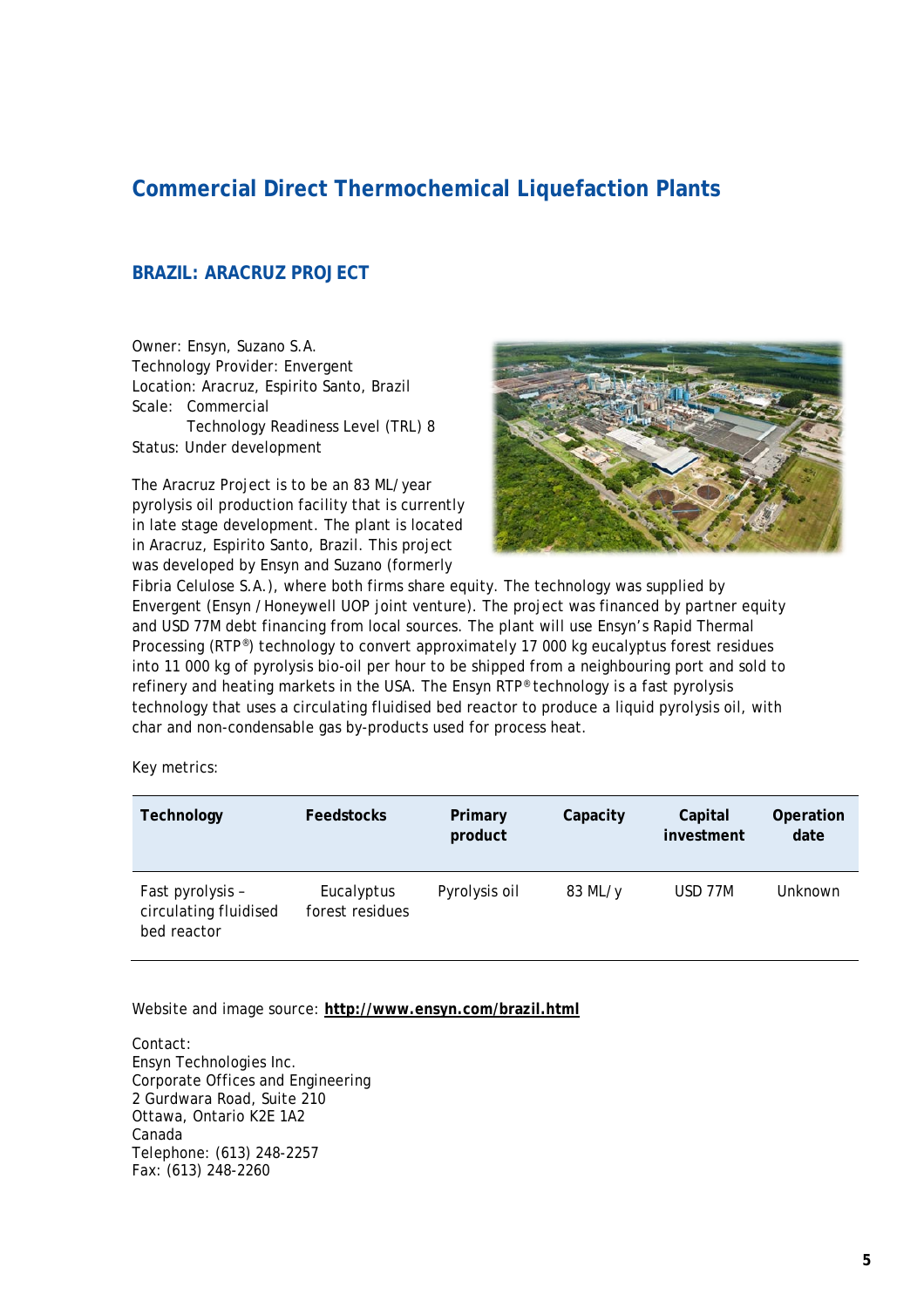#### <span id="page-7-0"></span>**CANADA: CANFOR-LICELLA JOINT VENTURE**

Owner: Canfor (CPPI) Pulp Mills and Licella Pty Ltd Technology Provider: Licella Pty Ltd Location: Prince George, British Columbia, Canada Scale: Demonstration to Commercial, TRL7-8 Status: Under development

The development of a demonstration to commercial scale hydrothermal liquefaction plant at the Canfor Pulp and Paper mill site, in Prince George, Canada, is currently in progress. The project is a joint venture between Canfor and



Licella. The proposed plant will use Licella's Cat-HTR™ technology to convert residues from the pulp and paper factory into Hydrothermal Liquefaction (HTL) bio-crude at a rate of 500 000 barrels per year. A CAD 13M grant from Sustainable Development Technology Canada was awarded in March 2017, towards the CAD 39M project.

Key metrics:

| Technology                   | <b>Feedstocks</b>                               | Primary<br>product | Capacity             | Capital<br>investment | Operation<br>date |
|------------------------------|-------------------------------------------------|--------------------|----------------------|-----------------------|-------------------|
| Hydrothermal<br>liquefaction | Wood and pulp<br>residues from<br>Kraft pulping | Bio-crude          | 500 000<br>barrels/y | CAD 39M               | Unknown           |
|                              |                                                 |                    | (ca. 80 ML/y)        |                       |                   |
|                              |                                                 |                    |                      |                       |                   |

#### Website: **<https://www.licella.com.au/pulp-paper/>**

Image source: Robert Puhr Photography, IEA Bioenergy Task 34, Canada Country report, June 2019 meeting

Contact: Licella Holdings Ltd Sydney Office: Level 7, 140 Arthur Street North Sydney NSW 2060 Australia Email: info@licella.com Telephone: +61 (02) 9119 6050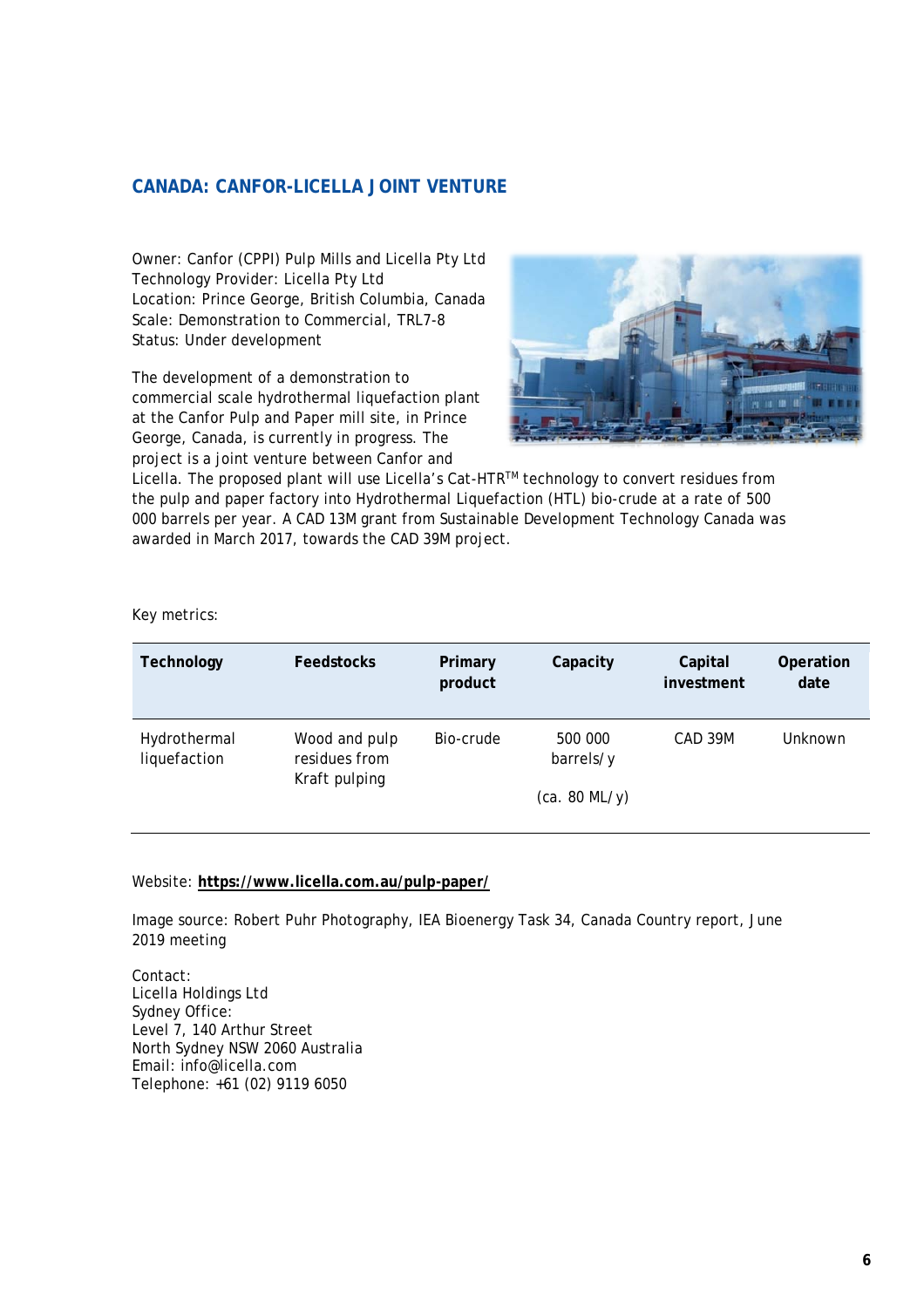#### <span id="page-8-0"></span>**CANADA: CÔTE NORD**

Owner: Ensyn, Arbec Forest Products, Groupe Remabec Technology Provider: Envergent Location: Port Cartier, Canada Scale: Commercial, TRL8-9 Status: Active

Côte-Nord is a 38 ML/year pyrolysis oil production facility located in Port-Cartier, Quebec. This project was developed by Ensyn, Arbec Forest Products and Groupe Rémabec, and the technology



was supplied by Envergent. The project was financed by partner equity, funding from the Government of Canada (Sustainable Development Technology Canada and the Department of Natural Resources Canada) and Investissement Quebec, the leading Quebec provincial financing corporation. Ensyn owns a minority interest in the equity of the project. Côte-Nord was completed and commissioned in 2018. Côte-Nord used Ensyn's RTP® fast pyrolysis technology to convert approximately 65,000 dry metric tons/year of cellulosic woody biomass to pyrolysis oil. The pyrolysis oil is sold to customers in the Northeast US and in Eastern Canada for heating purposes and as a renewable feedstock for refinery co-processing.

#### Key metrics:

| Technology                                               | <b>Feedstocks</b>                       | Primary<br>product | Capacity | Capital<br>investment | Operation<br>date |
|----------------------------------------------------------|-----------------------------------------|--------------------|----------|-----------------------|-------------------|
| Fast pyrolysis -<br>circulating fluidised<br>bed reactor | Wood residues<br>from Arbec<br>saw-mill | Pyrolysis oil      | 38 ML/y  | <b>USD 78M</b>        | 2018              |

Website and image source: **<http://www.ensyn.com/quebec.html>**

Contact: Ensyn Technologies Inc. Corporate Offices and Engineering 2 Gurdwara Road, Suite 210 Ottawa, Ontario K2E 1A2 Canada Telephone: (613) 248-2257 Fax: (613) 248-2260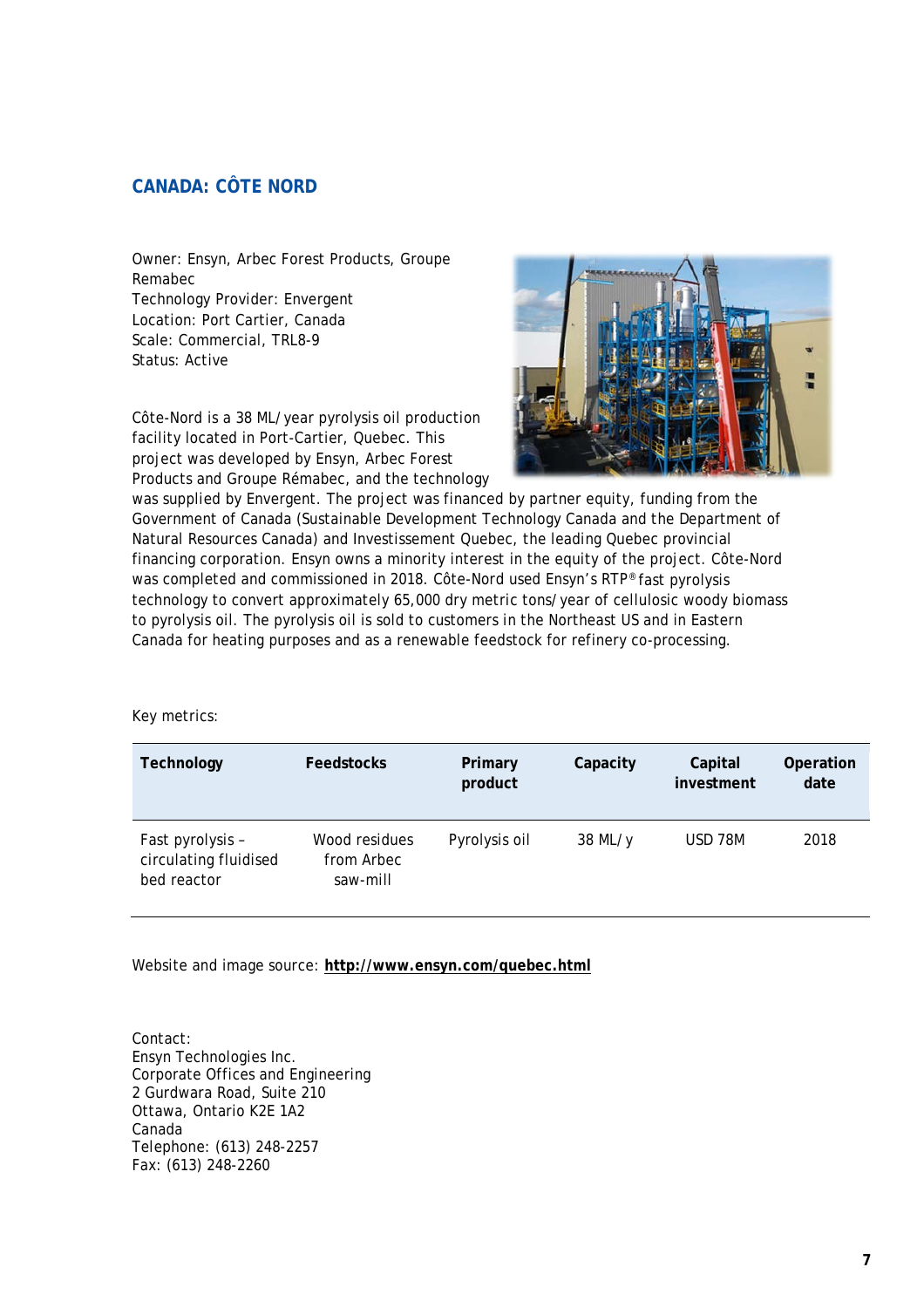#### <span id="page-9-0"></span>**CANADA: ONTARIO FACILITY**

Owner: Kerry Group (Ensyn) Technology Provider: Ensyn Location: Renfrew, Ontario, Canada Scale: Commercial, TRL9 Status: Active

Ensyn's Ontario facility produces 11 ML/year of pyrolysis oil for use as renewable fuel oil. This facility, one of the first for Ensyn, was commissioned



in 2006 and was originally focussed on the production of specialty chemicals and heating fuels. In 2014, the plant was refitted as a dedicated fuels plant to produce pyrolysis oil, with up to CAD 4 million reportedly invested. The facility used Ensyn's RTP® fast pyrolysis technology to produce heating oils for clients in USA under long term contracts. Production capacity is also reserved to support the commercialisation of refinery co-processing, with upgrades for this capability in progress. Kerry Group are reported to have purchased the Ensyn Ontario facility in December 2019 to produce food ingredients.

Key metrics:

| Technology                                               | <b>Feedstocks</b>                 | Primary<br>product | Capacity   | Capital<br>investment | Operation<br>date |
|----------------------------------------------------------|-----------------------------------|--------------------|------------|-----------------------|-------------------|
| Fast pyrolysis -<br>circulating fluidised<br>bed reactor | Mill and forest<br>woody residues | Pyrolysis oil      | 11 ML/ $y$ | Unknown               | 2006              |

Website and image source: **<http://www.ensyn.com/ontario.html>**

Contact: Ensyn Technologies Inc. Corporate Offices and Engineering 2 Gurdwara Road, Suite 210 Ottawa, Ontario K2E 1A2 Canada Telephone: (613) 248-2257 Fax: (613) 248-2260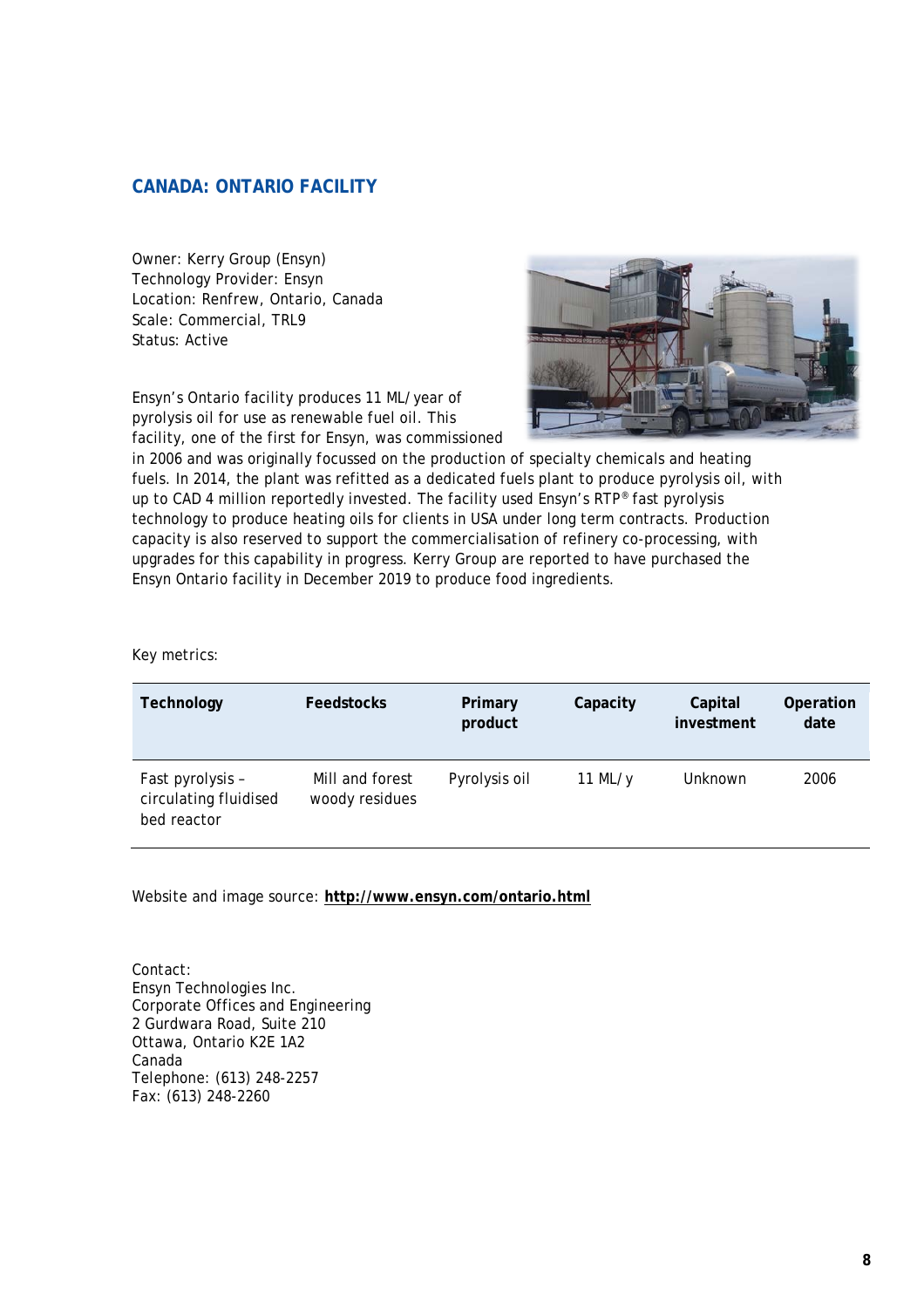#### <span id="page-10-0"></span>**FINLAND: FORTUM**

Owner: Fortum, Valmet Technology Provider: Valmet Location: Joensuu, Finland Scale: Commercial, TRL8 Status: Active

The Fortum Plant in Joensuu, Finland is an integrated pyrolysis oil commercial demonstration plant that is connected to the Joensuu power plant.



The project co-owned by Valmet and Fortum, with support from VTT, a research, development and innovation partner. The plant was commissioned in 2013 and uses Valmet's fast pyrolysis technology to produce 50 000 tonnes/year pyrolysis oil, as well as heat and electricity. The feedstock is forest residues and other wood-based biomass. Fortum invested EUR 30M in the project, of which the Finnish State subsidized EUR 8M. Valmet and Fortum are collaborating with Preem to develop and commercialize pyrolysis technology, based on the Joensuu plant, for producing upgraded pyrolysis oil suitable as a refinery co-feed.

Key metrics:

| Technology                 | <b>Feedstocks</b> | Primary<br>product | Capacity      | Capital<br>investment | Operation<br>date |
|----------------------------|-------------------|--------------------|---------------|-----------------------|-------------------|
| Fast pyrolysis - VTT       | Forest residues,  | Pyrolysis oil      | $50$ kt/y     | EUR 38M               | 2013              |
| fluid bed riser<br>reactor | sawdust           |                    | (ca. 43 ML/y) |                       |                   |

#### Website: **[http://pyrowiki.pyroknown.eu/index.php/Commercial\\_plants](http://pyrowiki.pyroknown.eu/index.php/Commercial_plants)**

Image source: **[https://www.goodnewsfinland.com/finnish-industrial-companies-active](https://www.goodnewsfinland.com/finnish-industrial-companies-active-worldwide/fortum-joensuu-energy-plant-2/)[worldwide/fortum-joensuu-energy-plant-2/](https://www.goodnewsfinland.com/finnish-industrial-companies-active-worldwide/fortum-joensuu-energy-plant-2/)**

Contact: Fortum Power and Heat Oy Keilalahdentie 2-4 (CD building), Espoo P.O.Box 100 FI-00048 FORTUM Telephone: +358 10 4511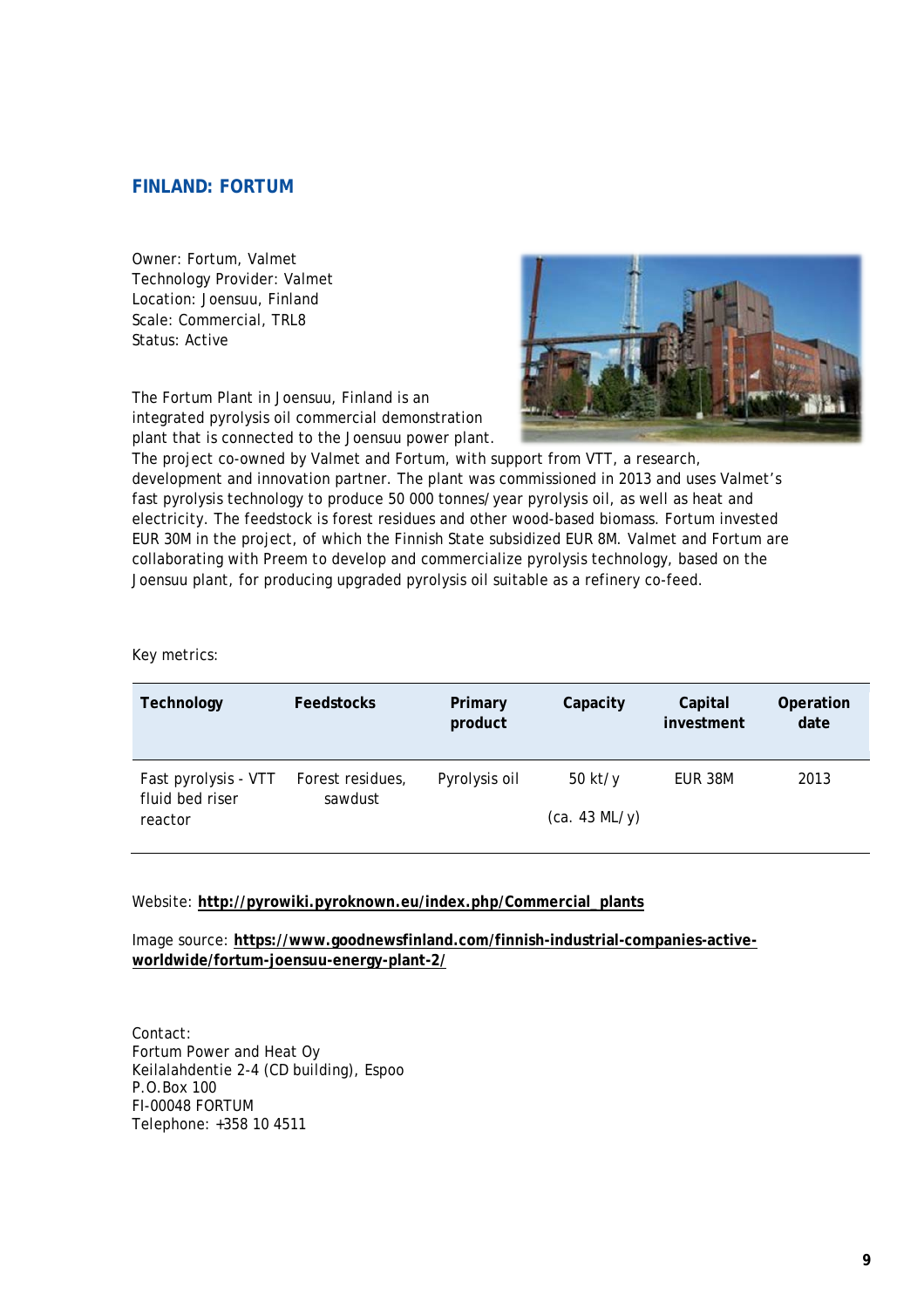#### <span id="page-11-0"></span>**FINLAND: GREEN FUEL NORDIC OY**

Owner: Green Fuel Nordic Oy Technology Provider: BTG BioLiquids (BTG-BTL) Location: Lieksa, Finland Scale: Commercial, TRL8 Status: Active

Green Fuel Nordic Oy is a planned fast pyrolysis commercial scale facility that is currently under



construction next to a sawmill in Lieksa, Finland. The plant will use the BTG-BTL fast pyrolysis technology that will be implemented by Technip, with the core unit being manufactured by Zeton. The BTG-BTL technology uses a rotating cone fast pyrolysis reactor. The plant is expected to be operational by the end of 2020. The project is funded by venture capital, the North Karelia ELY Centre and Green Fuel Nordic Oy shareholders with the first phase of the investment worth EUR 25M. The plant will produce 20 ML/y pyrolysis oil, utilising primarily sawdust and wood residues from the sawmill. The pyrolysis oil will be sold to production facilities in Finland and the Netherlands.

Key metrics:

| Technology                                | <b>Feedstocks</b>           | Primary<br>product | Capacity  | Capital<br>investment | Operation<br>date |
|-------------------------------------------|-----------------------------|--------------------|-----------|-----------------------|-------------------|
| Fast pyrolysis -<br>rotating cone reactor | Sawdust and<br>wood residue | Pyrolysis oil      | $20$ ML/y | EUR 25M               | Q4 2020           |

Website and image source: **<https://www.greenfuelnordic.fi/>**

Contact: Green Fuel Nordic Oy Timo Saarelainen CEO, Green Fuel Nordic Oy Telephone: +358 (0)40 707 6640 timo.saarelainen@greenfuelnordic.fi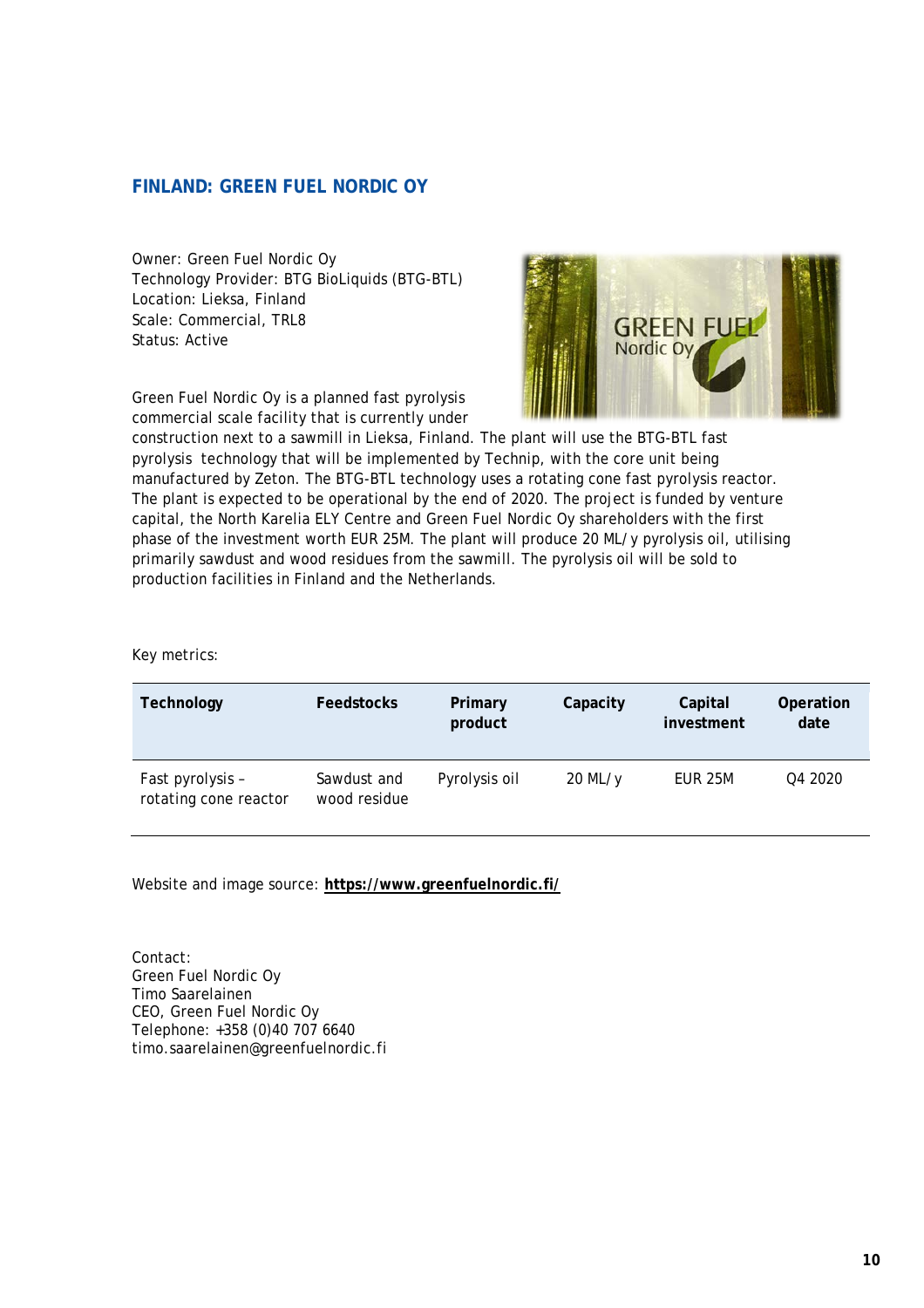#### <span id="page-12-0"></span>**THE NETHERLANDS: EMPYRO**

Owner: Twence Technology Provider: BTG BioLiquids (BTG-BTL) Location: Hengelo, The Netherlands Scale: Commercial, TRL8 Status: Active

Empyro is a 20 million litres/year pyrolysis oil production facility at the AkzoNobel site in Hengelo, The Netherlands. The Empyro plant was commisioned in 2015 and reached its rated capacity in October 2017. The project was financially



supported by the  $7<sup>th</sup>$  Framework Programme of the European Commission, by the Dutch government via the Topsector Energy: TKI-BBE and by the province of Overijssel via the Energy Fund Overijssel. The plant uses the BTG-BTL fast pyrolysis technology to convert clean woody biomass (e.g. sawdust) into pyrolysis oil, steam and electricity. The process steam is used directly on site by AkzoNobel. The pyrolysis oil is largely used by dairy company FrieslandCampina to replace natural gas for the production of process steam. The Empyro plant was sold to Twence at the beginning of 2019.

Key metrics:

| Technology                                | <b>Feedstocks</b>      | Primary<br>product | Capacity  | Capital<br>investment | Operation<br>date |
|-------------------------------------------|------------------------|--------------------|-----------|-----------------------|-------------------|
| Fast pyrolysis -<br>rotating cone reactor | Clean woody<br>biomass | Pyrolysis oil      | $20$ ML/y | EUR 19M               | 2015              |

#### Website: **<https://www.btg-btl.com/en/company/projects/empyro>**

Image source: **<https://www.twence.nl/energie/hoe-maken-wij-energie.html>**

Contact: Twence Boldershoekweg 51 7554 RT Hengelo The Netherlands Telephone: +31 (0)74 240 4444 Fax: +31 (0)74 240 4333 Email: **[info@twence.nl](mailto:info@twence.nl)**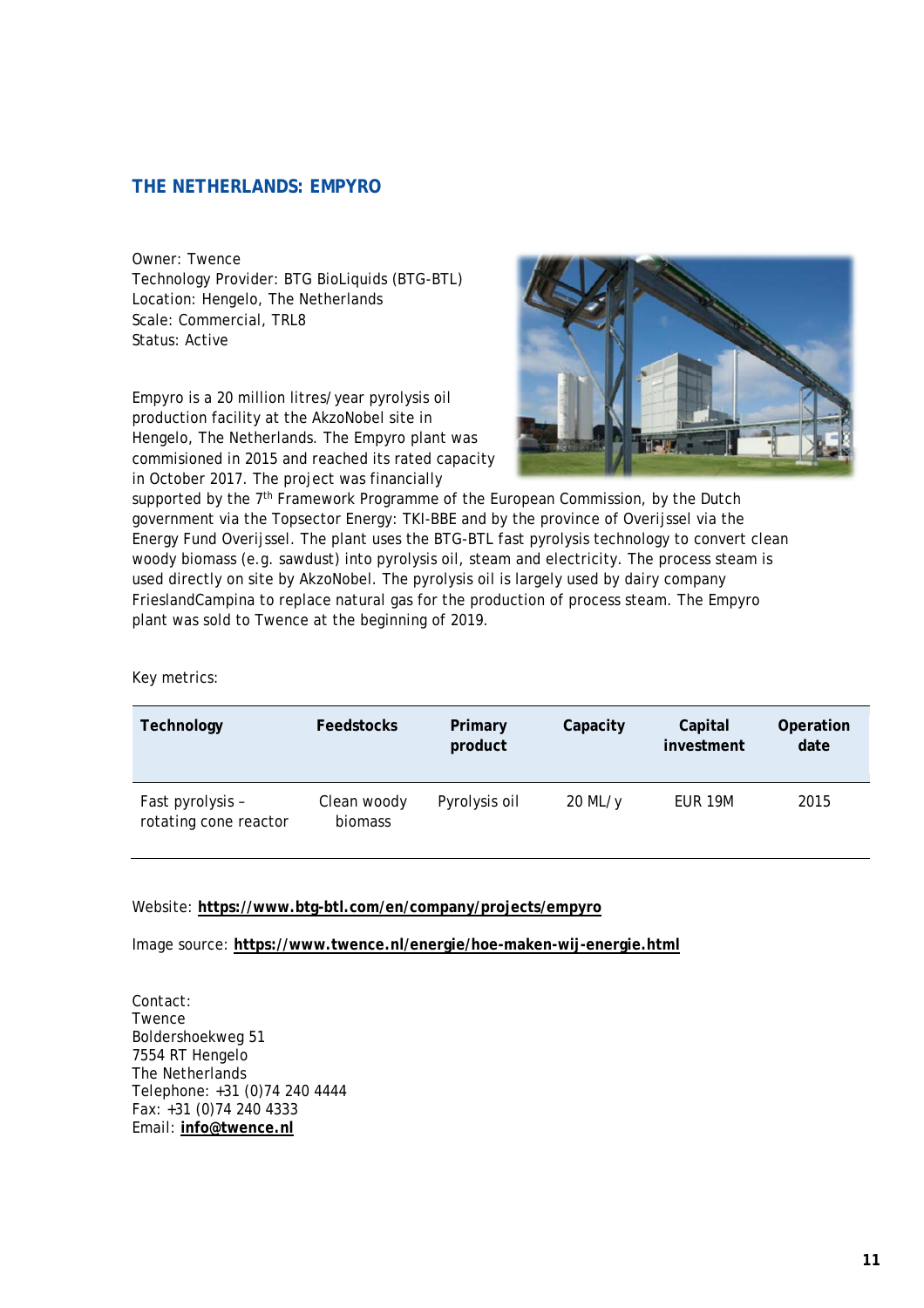#### <span id="page-13-0"></span>**SWEDEN: PYROCELL**

Owner: Pyrocell AB Technology Provider: TechnipFMC and BTG BioLiquids (BTG-BTL) Location: Kastet, Gävle, Sweden Scale: Commercial, TRL8 Status: Under construction

Pyrocell is a pyrolysis plant under development for the conversion of sawdust into pyrolysis oil with an expected capacity of 25 000 tonnes of bio-oil per year. Pyrocell AB is a joint venture between



the Swedish wood processing company Setra and oil refinery Preem AB. The fast pyrolysis technology will be provided by Dutch companies TechnipFMC and BTG BioLiquids. The Swedish government's "Climate Step" programme provided Setra with SEK 117M (EUR 12M) in funding to build the pyrolysis oil plant and establish a value chain between sawmills and the oil refinery industry. Ground-breaking at Setra's Kastet sawmill took place in March 2020. The pyrolysis oil produced at Pyrocell will be further refined by Preem for use as a fossil-free fuel. The Pyrocell plant is expected to be operational by the end of 2021.

#### Key metrics:

| Technology                                | <b>Feedstocks</b> | Primary<br>product                        | Capacity                     | Capital<br>investment | Operation<br>date |
|-------------------------------------------|-------------------|-------------------------------------------|------------------------------|-----------------------|-------------------|
| Fast pyrolysis -<br>rotating cone reactor | Sawdust           | Pyrolysis oil,<br>oil refinery<br>co-feed | $25000$ t/y<br>(ca. 21 ML/y) | EUR 12M               | 2021              |

#### Website: **<https://www.setragroup.com/en/pyrocell/about-pyrocell/>**

Image source: **<https://www.btg-btl.com/en/company/projects/pyrocell1>**

Contact: Pontus Friberg Chairman Pyrocell Ltd. **Pontus.Friberg@pyrocell.se** Telephone: +46 702 341 894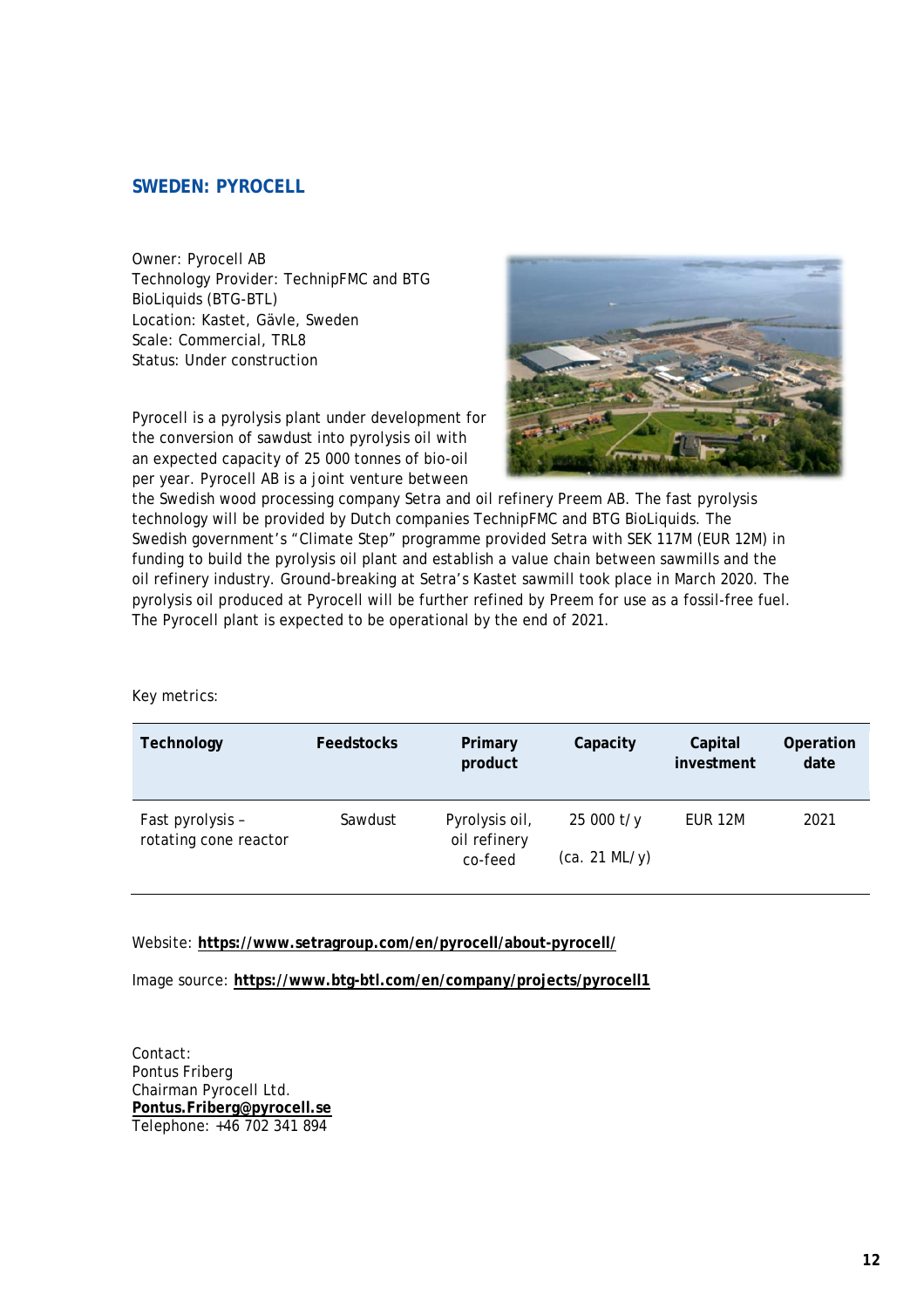#### <span id="page-14-0"></span>**USA: GEORGIA PROJECT**

Owner: Ensyn and Renova Capital Technology Provider: Envergent Location: Roseburg Vienna, Dooley County, Georgia, USA Scale: Commercial, TRL8 Status: Late stage development

Currently in late stage development, the Georgia Project is to be a 76 ML/year pyrolysis oil production facility, located in Roseburg Vienna, Georgia, USA. This project is owned by development partners Ensyn and Renova Capital.



The project was financed by partner equity and a conditional USD 70M Loan Guarantee from the USDA with Citibank as the Lender of Record. The plant will use Ensyn's RTP® fast pyrolysis technology supplied by Envergent. The plant will convert wood residues from Roseburg Forest Products' Vienna mill, and forest residues from local sources, to pyrolysis oil. The pyrolysis oil will be directed to refineries for co-processing and/or clients for use in heating and cooling applications.

Key metrics:

| Technology                                               | <b>Feedstocks</b>                         | Primary<br>product | Capacity | Capital<br>investment | Operation<br>date |
|----------------------------------------------------------|-------------------------------------------|--------------------|----------|-----------------------|-------------------|
| Fast pyrolysis -<br>circulating fluidised<br>bed reactor | Mill wood<br>residues, forest<br>residues | Pyrolysis oil      | 76 ML/y  | USD 70M               | Unknown           |

#### Website: **<http://www.ensyn.com/georgia.html>**

Image source: Roseburg Vienna Mill **[https://www.energy.gov/sites/prod/files/2017/10/f38/jacobs\\_bioeconomy\\_2017.pdf](https://www.energy.gov/sites/prod/files/2017/10/f38/jacobs_bioeconomy_2017.pdf)**

Contact: Ensyn Technologies Inc. Corporate Offices and Engineering 2 Gurdwara Road, Suite 210 Ottawa, Ontario K2E 1A2 Canada Telephone: (613) 248-2257 Fax: (613) 248-2260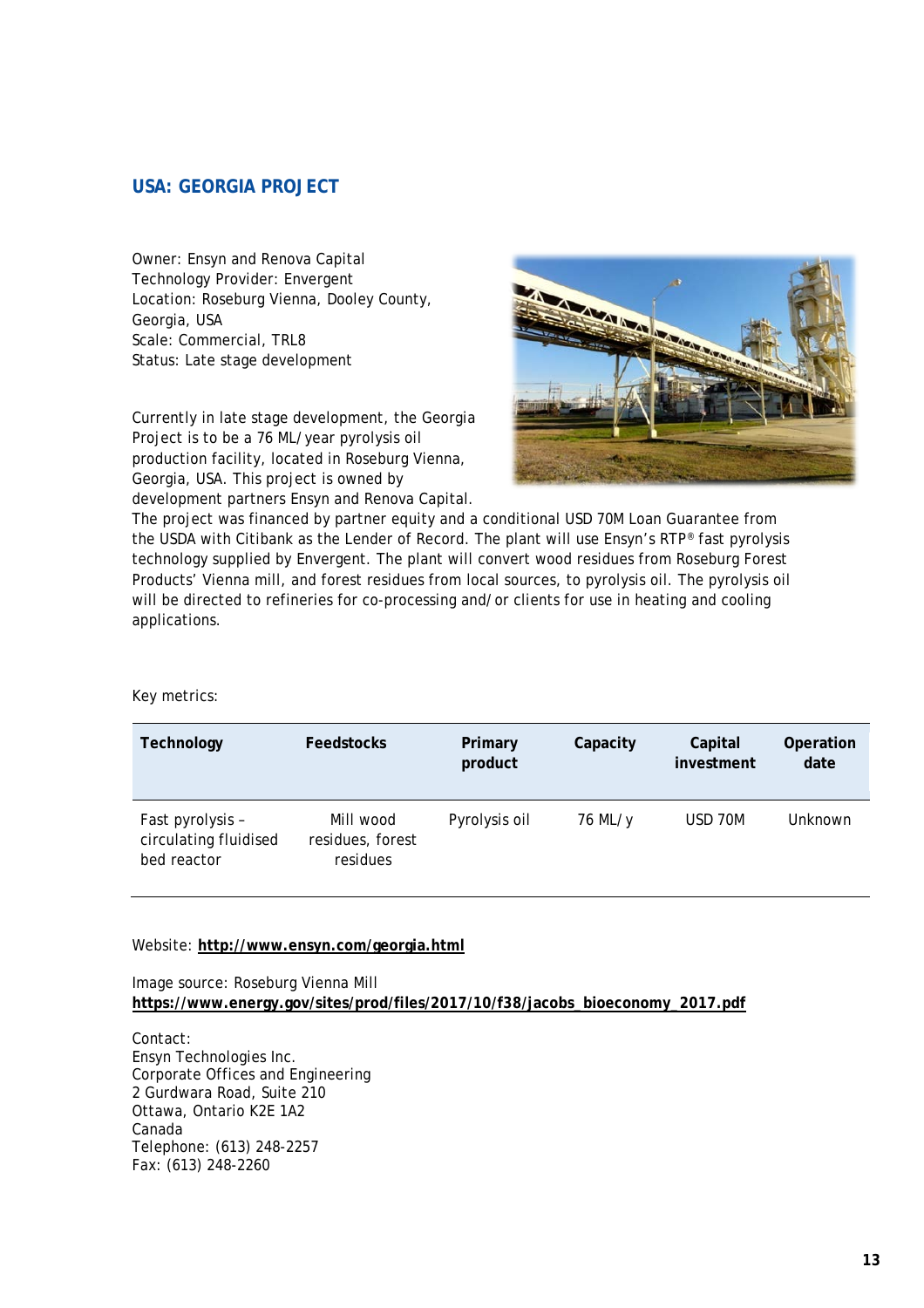#### <span id="page-15-0"></span>**USA: RED ARROW FACILITIES**

Owner: Kerry Group Technology Provider: Ensyn Location: Rhinelander, Wisconsin, USA Scale: Commercial, TRL9 Status: 5 Licenced Facilities Active

Red Arrow was a specialty chemical company that was purchased by the Kerry Group in 2015. The Red Arrow Facilities are a series of 5 commercial RTP plants in Rhinelander, Wisconsin. The 3 largest processing plants, commissioned in 1995, 2002, and 2014, have a capacity of 30 – 40 tons/day of pyrolysis oils. These plants are used by Kerry Group to produce specialty chemicals for the food industry. The facilities utilise Ensyn's RTP® technology and receive ongoing operations supervision, maintenance and technical support from Ensyn. Ensyn's Ontario Facility in Renfrew was sold to the Kerry Group in 2019.



#### Key metrics:

| Technology                                | <b>Feedstocks</b> | Primary<br>product     | Capacity       | Capital<br>investment | Operation<br>date |
|-------------------------------------------|-------------------|------------------------|----------------|-----------------------|-------------------|
| Fast pyrolysis -<br>circulating fluidised | Wood residues     | Specialty<br>chemicals | $30-40$ tons/d | Unknown               | 1995              |
| bed reactor                               |                   |                        | (ca. 9 ML/y)   |                       |                   |

#### Website: **<http://www.ensyn.com/licensed-production.html>**

Contact: Kerry (North America) 3330 Millington Road Beloit Wisconsin WI 53511 USA Telephone:+1 608 363 1200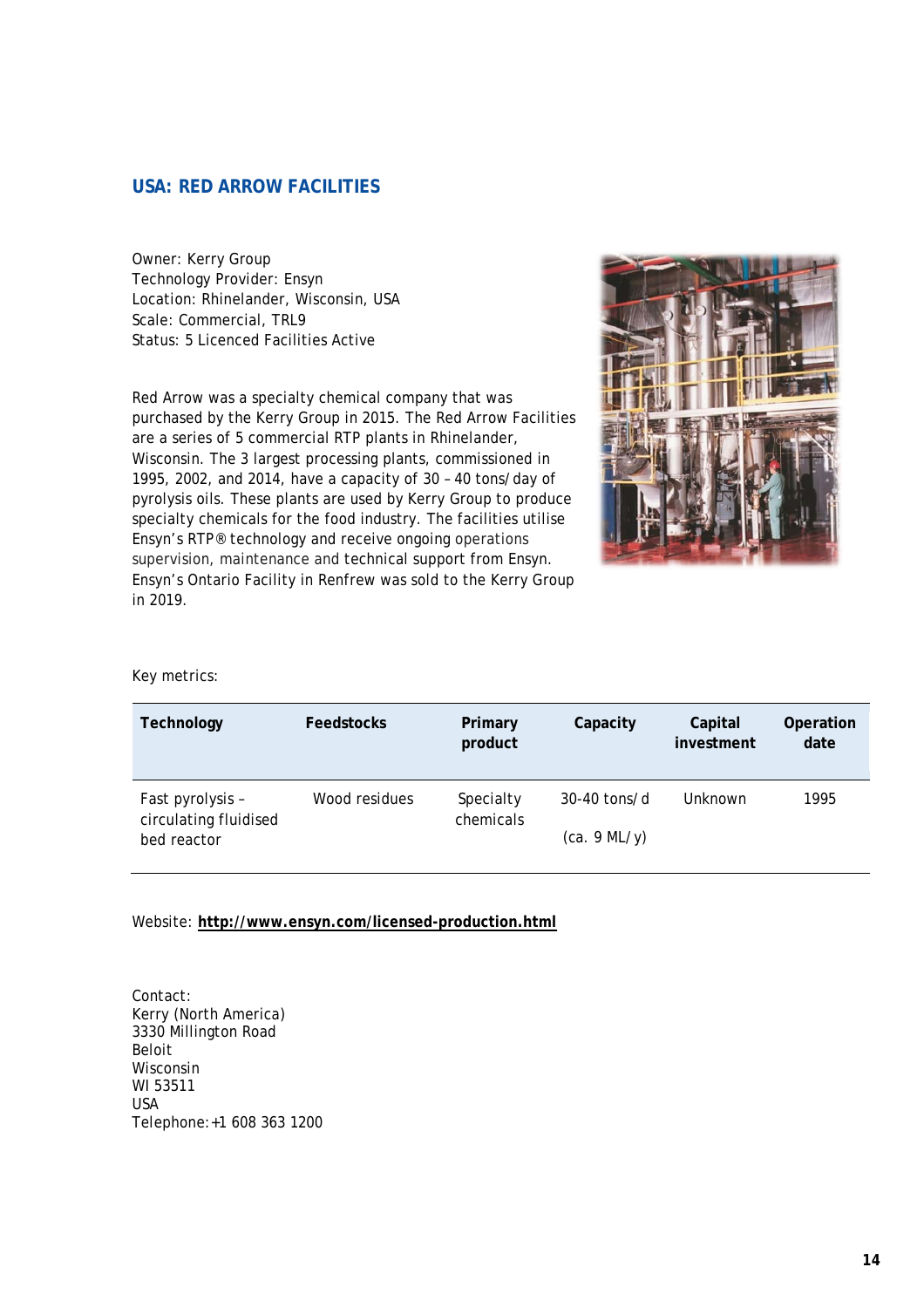## <span id="page-16-0"></span>**Demonstration Direct Thermochemical Liquefaction Plants**

#### <span id="page-16-1"></span>**AUSTRALIA: LICELLA – NEW SOUTH WALES**

Owner: Licella Pty Ltd Technology Provider: Licella Pty Ltd Location: Somerby, New South Wales, Australia Scale: Demonstration to Commercial, TRL6-7 Status: Active



Licella is an Australian company based in New South Wales with hydrothermal liquefaction technology trademarked as catalytic hydrothermal reactor (Cat-

HTR™). The company developed the technology to the large pilot or demonstration scale (10,000 t/y) at Somerby in New South Wales. Subsequently Licella partnered with Canfor (Canada) to transform pulp and paper residues into bio-crude oils that can be used to produce biofuels and chemicals (see below). Additionally, Licella partnered with Armstrong Chemicals (UK) to build the first commercial plant for chemical recycling of end-of-life plastics using the Cat-HTR™ technology.

Key metrics:

| Technology                   | <b>Feedstocks</b>                                | Primary<br>product | Capacity                         | Capital<br>investment | Operation<br>date |
|------------------------------|--------------------------------------------------|--------------------|----------------------------------|-----------------------|-------------------|
| Hydrothermal<br>liquefaction | Wood, agricultural<br>residue, pulp and<br>paper | HTL bio-crude      | Demo: 10,000 t/y<br>(ca. 9 ML/y) | AUD 75M               | 2012              |
|                              | End-of-life plastics                             | Recycled oil       | $125,000$ t/y<br>(ca. 114 ML/y)  | Unknown               | Under<br>planning |

Website and image source: **<https://www.licella.com.au/>**

Contact: Licella Holdings Ltd Sydney Office: Level 7, 140 Arthur Street North Sydney NSW 2060 Australia Email: **info@licella.com** Telephone: +61 (02) 9119 6050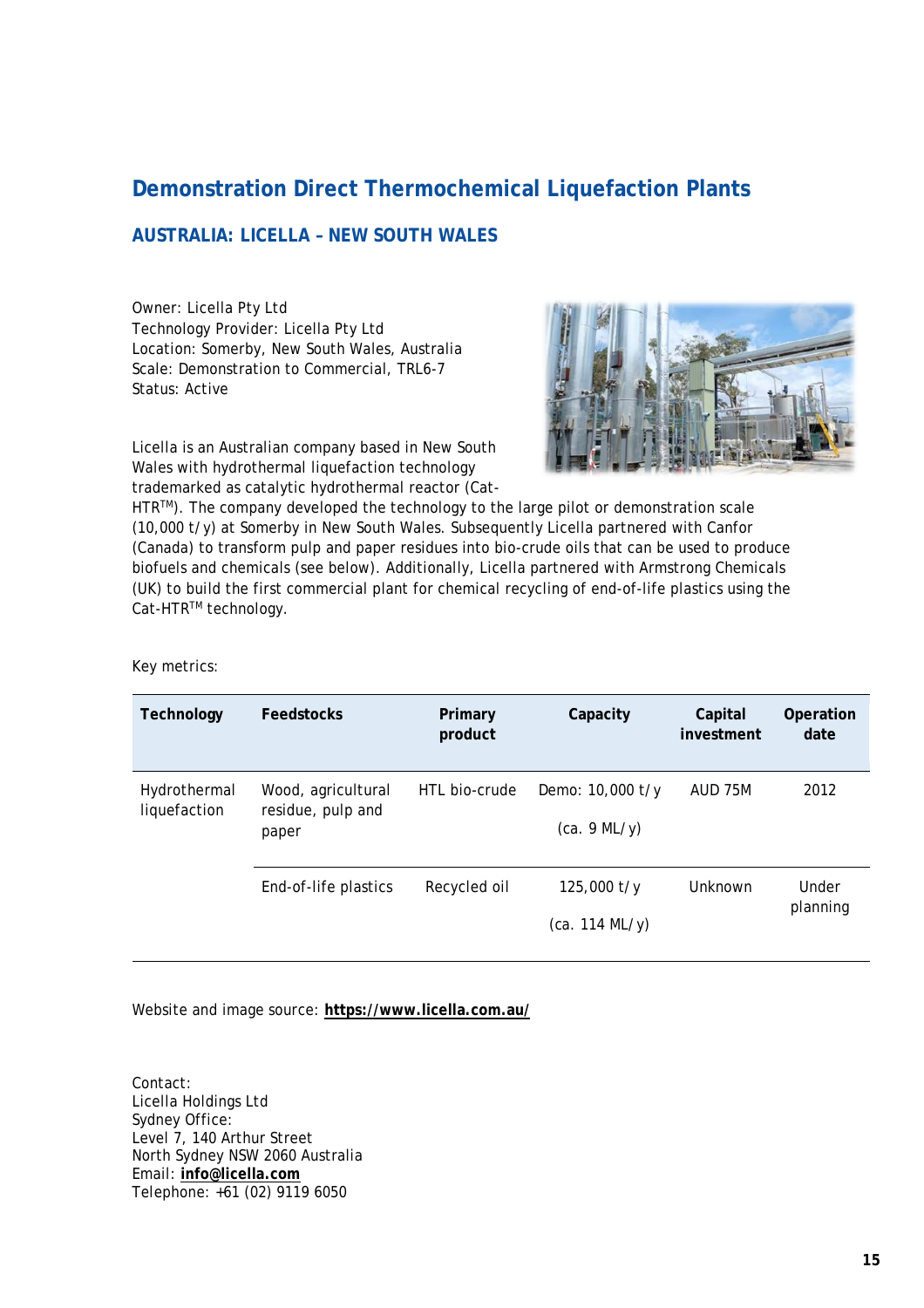#### <span id="page-17-0"></span>**AUSTRALIA: MURADEL**

Owner: Muradel Pty Ltd (University of Adelaide, Aban Australia Pty Ltd, SQC Pty Ltd) Technology Provider: Muradel Pty Ltd Location: Whyalla, South Australia, Australia Scale: Demonstration, TRL7 Status: Inactive – Entered voluntary administration in 2019



Muradel was a pre-commercial plant that produced

bio-crude oil from microalgae via hydrothermal liquefaction using a subcritical water in a process trade-named Green2Black™. Commissioned in 2014, the plant was situated in Whyalla, South Australia. Aban Australia, Southern Oil and SQC were industry partners and the University of Adelaide was a research and development partner. The Muradel project was partly supported by AUD 5M in grants from the federal government's Australian Renewable Energy Agency. Muradel went into voluntary administration in 2019.

#### Key metrics:

| Technology                   | <b>Feedstocks</b>                               | Primary<br>product | Capacity | Capital<br>investment | Operation<br>date |
|------------------------------|-------------------------------------------------|--------------------|----------|-----------------------|-------------------|
| Hydrothermal<br>liquefaction | Sewage sludge,<br>microalgae,<br>recycled tyres | HTL bio-crude      | Unknown  | AUD 11.8M             | 2014              |

Website: **[https://arena.gov.au/projects/advancing-marine-microalgae-biofuel-to](https://arena.gov.au/projects/advancing-marine-microalgae-biofuel-to-commercialisation/)[commercialisation/](https://arena.gov.au/projects/advancing-marine-microalgae-biofuel-to-commercialisation/)**

Image source: **[https://www.whyallanewsonline.com.au/story/6030891/muradel-enters](https://www.whyallanewsonline.com.au/story/6030891/muradel-enters-administration/)[administration/](https://www.whyallanewsonline.com.au/story/6030891/muradel-enters-administration/)**

Past contact: Andreas Isdepsky Chief Operations Officer Muradel Pty Ltd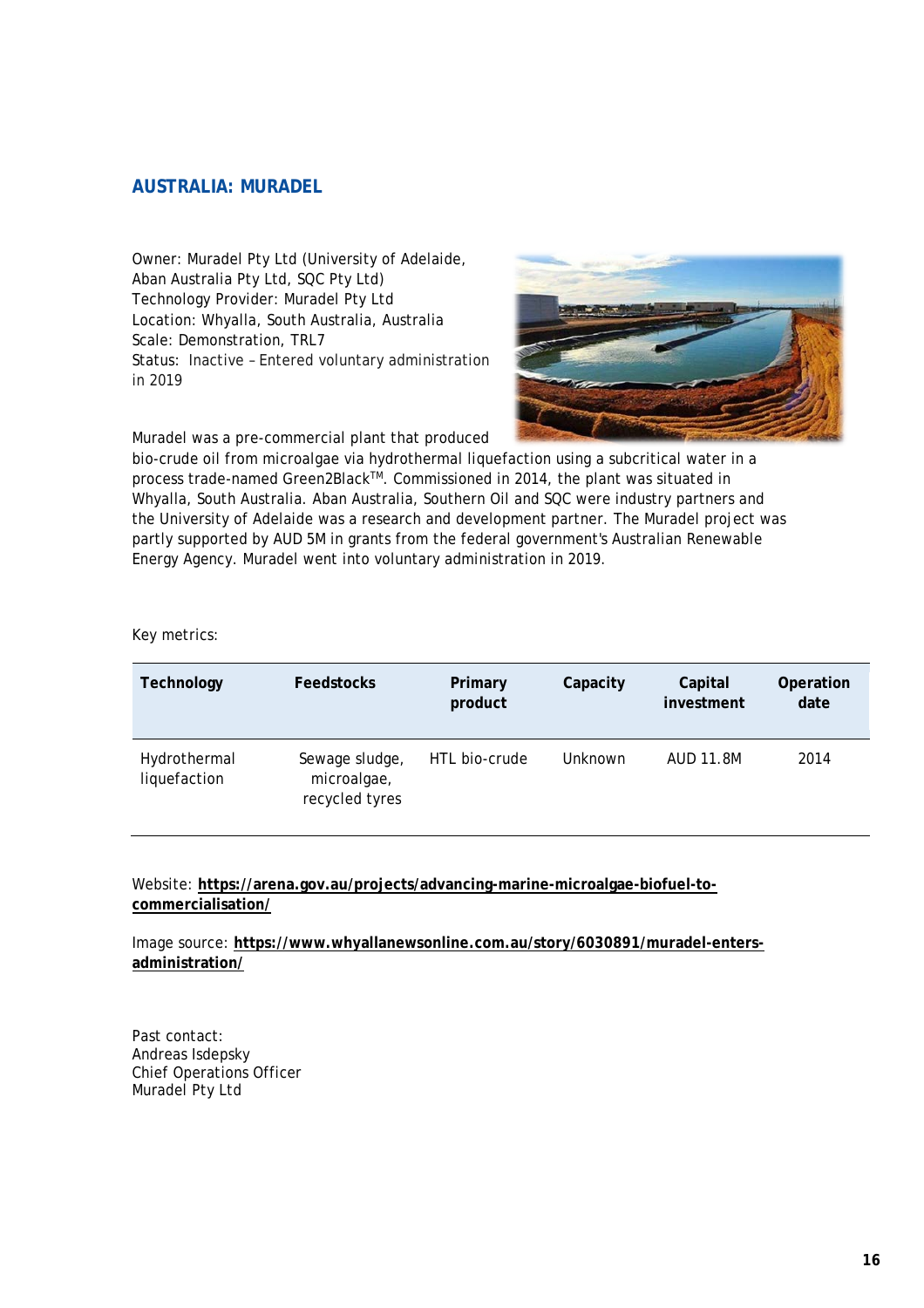#### <span id="page-18-0"></span>**CANADA: ABRI-TECH PARENT**

Owner: Pyrobiom Energies Inc. Technology Provider: ABRI-Tech Inc Location: Parent, Quebec, Canada Scale: Demonstration, TRL6 Status: Active

ABRI-Tech provides modular biomass thermochemical transformation systems that include a biomass dryer and an auger-based fast pyrolysis reactor. A 50



tonne/day demonstration unit is available as well as a smaller mobile pyrolysis unit with 1 tonne/day capacity.

#### Key metrics:

| Technology                        | <b>Feedstocks</b> | Primary<br>product | Capacity                                         | Capital<br>investment | Operation<br>date |
|-----------------------------------|-------------------|--------------------|--------------------------------------------------|-----------------------|-------------------|
| Fast pyrolysis -<br>auger reactor | Woody residues    | Pyrolysis oil      | 50 t of biomass/d<br>(up to 6 ML<br>$bio-oil/y)$ | CAD 7M                | Unknown           |

#### Website: **<https://abritechinc.com/en/home/>**

Image source: Direct thermochemical liquefaction for energy applications, Lasse Rosendahl (Ed.), Woodhead Publishing, 2018, p 22.

Contact: Cory Leggett, Director ABRI-Tech Sustainable Bioenergy 768, Québec-323 Namur QC J0V 1N0 Telephone: (613) 852-6161 Email: **c.leggett@forespect.ca**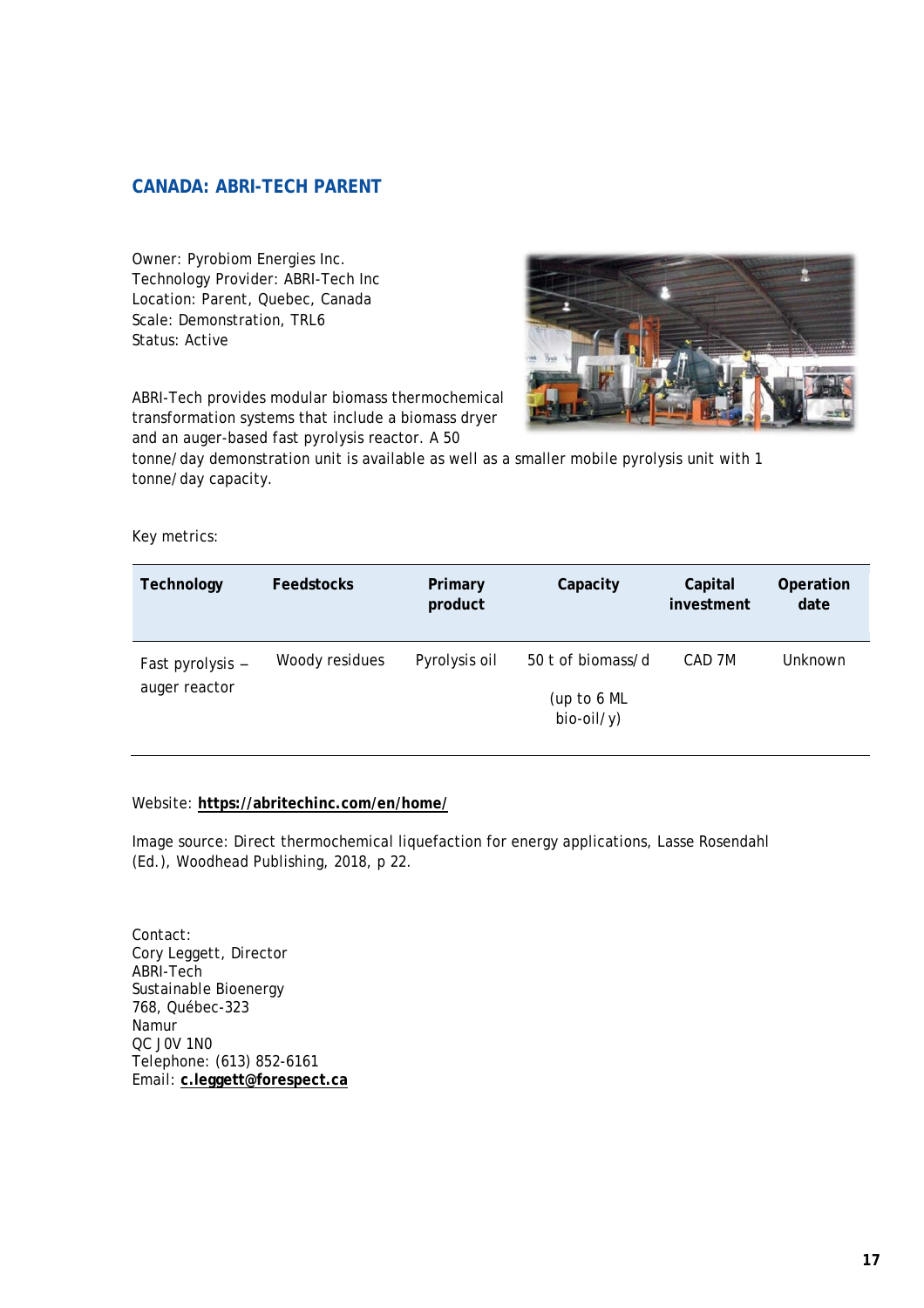#### <span id="page-19-0"></span>**CHINA: DALI COUNTY FACILITY**

Owner: Shanxi Yingjiliang Biomass Company and Shanghai Jiao Tong University Technology Provider: Shanxi Yingjiliang Biomass Company and Shanghai Jiao Tong University Location: Dali County, Shanxi Province, China Scale: Demonstration, TRL6-7 Status: Active



The demonstration plant at Dali County in China utilises

downdraft circulating fluidised bed fast pyrolysis technology. The facility processes 1-3 tonnes/hour of rice husks producing pyrolysis oil as the major product, as well as char and non-condensable gas.

Key metrics:

| Technology                                                         | <b>Feedstocks</b> | Primary<br>product | Capacity                                           | Capital<br>investment | Operation<br>date |
|--------------------------------------------------------------------|-------------------|--------------------|----------------------------------------------------|-----------------------|-------------------|
| Fast pyrolysis -<br>downdraft circulating<br>fluidised bed reactor | Rice husks        | Pyrolysis<br>oil   | 1-3 t of biomass/h<br>$(ca. 2-6 ML$<br>bio-oil/yr) | Unknown               | 2016              |

Reference: W. Cai, R. Liu, Performance of a commercial-scale biomass fast pyrolysis plant for bio-oil production, Fuel, Volume 182, 2016, Pages 677-686, doi.org/10.1016/j.fuel.2016.06.030

Image source: **<http://uest.ntua.gr/naxos2018/proceedings/presentation/05.pdf>**

Contact: Ronghou Liu Biomass Energy Engineering Research Centre, School of Agriculture and Biology, Shanghai Jiao Tong University Shanghai 200240, PR China. Email: **liurhou@sjtu.edu.cn**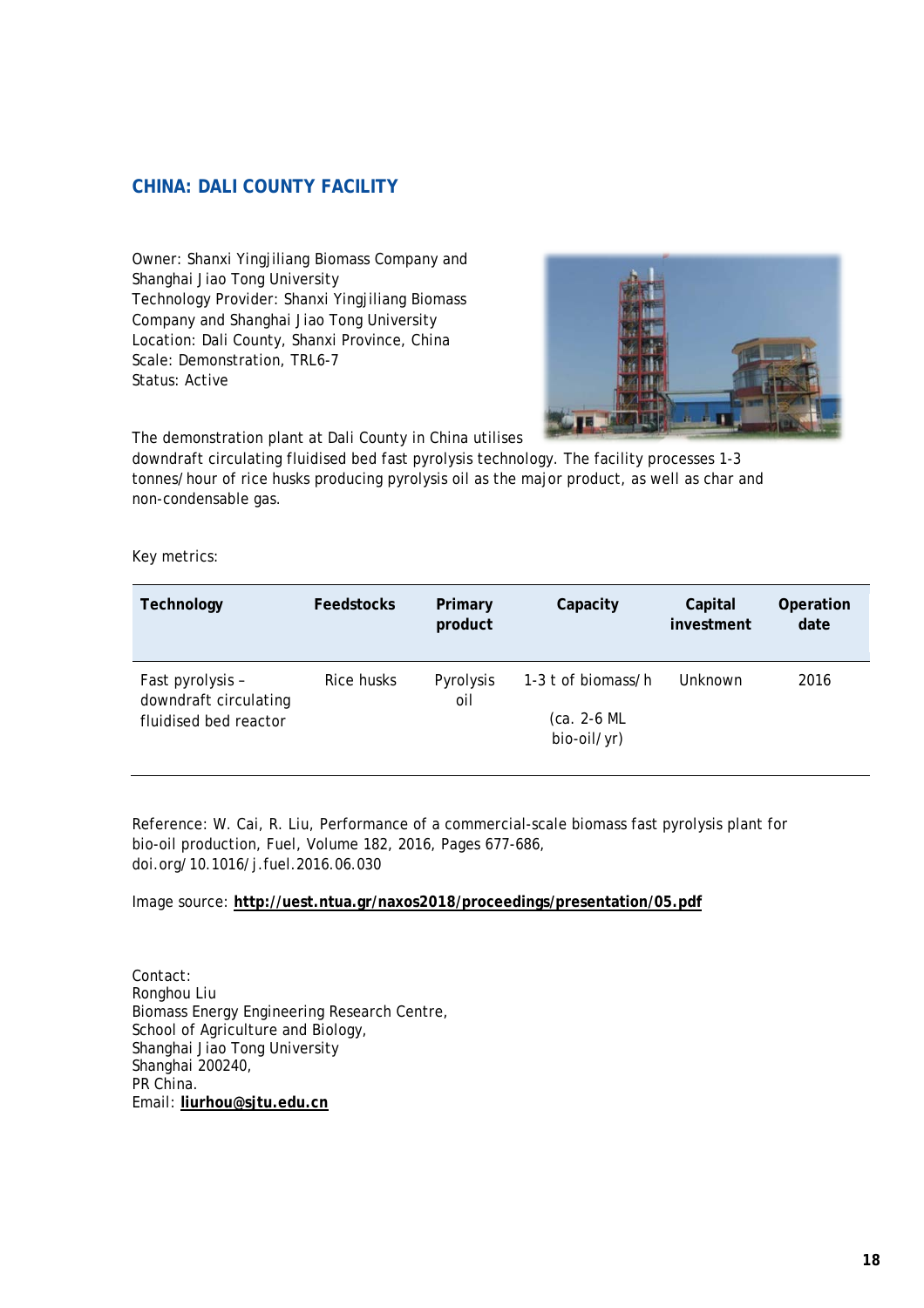#### <span id="page-20-0"></span>**CHINA: HEFEI FACILITY**

Owner: University of Science and Technology of China Technology Provider: University of Science and Technology of China Location: Hefei, China Scale: Demonstration Plant, TRL6 Status: Unknown

The University of Science and Technology in Hefei, China has a demonstration fast pyrolysis plant capable of processing 15 tonnes of biomass/day. The plant uses fluidised bed fast pyrolysis technology to convert crop residues into pyrolysis oil (in 50-60% efficiency) with char and non-condensable gas by-products being burnt for process heat.

#### Key metrics:

| Technology                       | Feedstocks                     | Primary<br>product | Capacity                 | Capital<br>investment | Operation<br>date |
|----------------------------------|--------------------------------|--------------------|--------------------------|-----------------------|-------------------|
| Fast pyrolysis,<br>fluidised bed | Wood and<br>agricultural waste | Pyrolysis oil      | 15 t of biomass/d        | Unknown               | 2010              |
|                                  |                                |                    | (ca. 2 ML<br>bio-oil/yr) |                       |                   |

Reference: Mulligan, C., Strezov, L., Strezov, V. Pyrolysis of Biomass, in Biomass Processing Technologies, V, Strezov, T. Evans (Eds.), CRC Press, 2015, 123-154.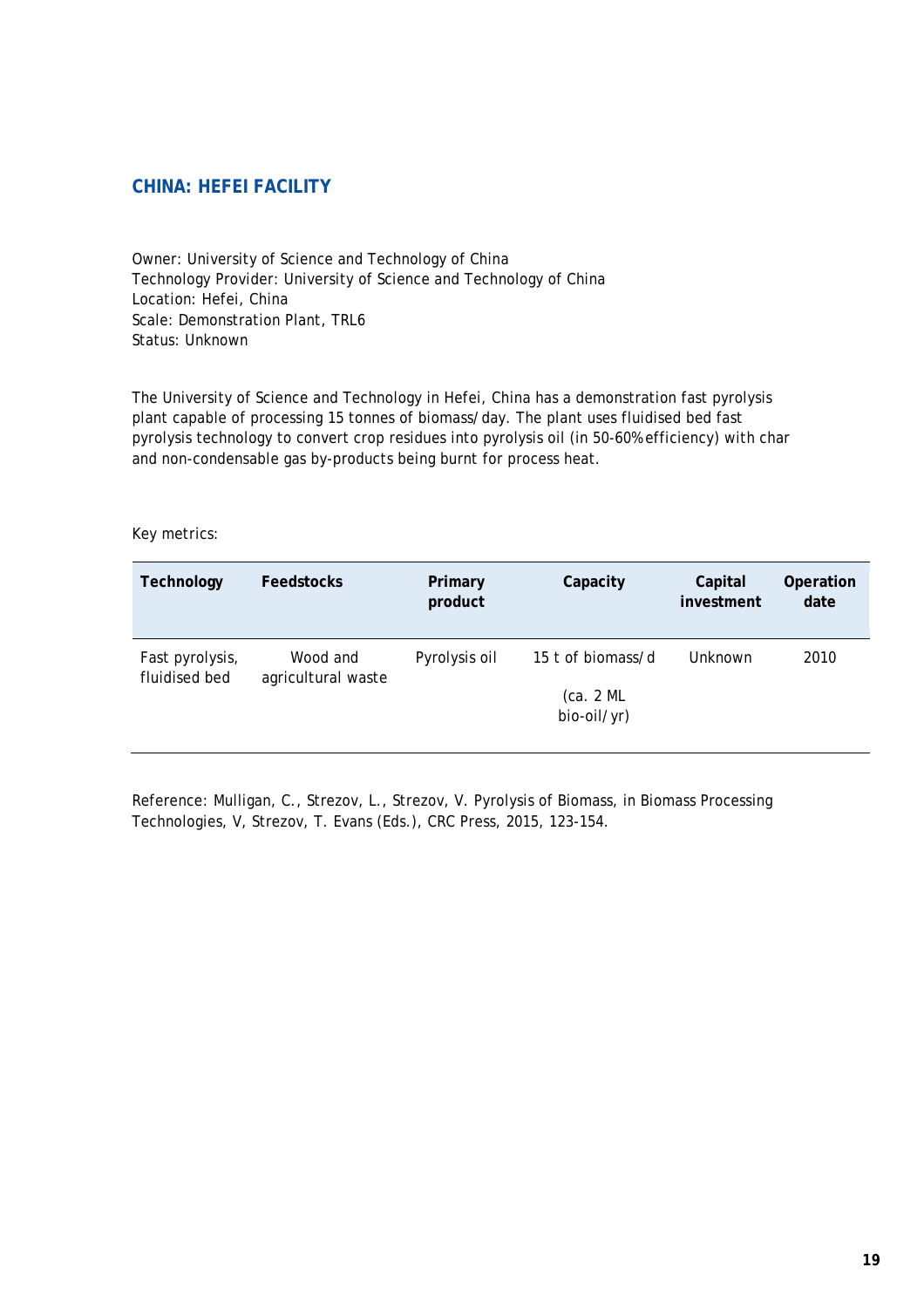#### <span id="page-21-0"></span>**INDIA: IH2 DEMONSTRATION FACILITY**

Owner: Shell Catalysts & Technologies Technology Provider: Gas Technology Institute (GTI), CRI Catalyst Company (CRI) Location: Shell Technology Centre, Bangalore, India Scale: Demonstration, TRL6-7 Status: Active

Shell Catalysts and Technologies operates an integrated hydropyrolysis and hydroconversion (IH<sup>2</sup>) demonstration facility in Bangalore India. The plant can convert forestry,



agricultural, and mixed urban waste into hydrocarbon transportation fuels at a rate of 5 tonnes dry feedstock/day. The plant uses the IH<sup>2</sup> technology, invented by GTI (Chicago) in 2009 and further developed with CRI Catalyst Company (CRI) from 2010. GTI licensed the IH² technology to CRI for exclusive worldwide deployment. The technology involves hydropyrolysis and hydroconversion reactors, hydrogen manufacturing units, and hydrogen compressors, integrated into a commercially viable process.

Key metrics:

| Technology                                        | <b>Feedstocks</b>                             | Primary<br>product           | Capacity                                  | Capital<br>investment | Operation<br>date         |
|---------------------------------------------------|-----------------------------------------------|------------------------------|-------------------------------------------|-----------------------|---------------------------|
| Integrated<br>hydropyrolysis +<br>hydroconversion | Forestry,<br>agricultural, and<br>urban waste | Gas, jet and<br>diesel fuels | 5 t biomass/d<br>(up to 0.5 ML<br>fuel/y) | Unknown               | Commissioned<br>2018-2019 |

#### Website: **[https://www.shell.com/business-customers/catalysts-technologies/licensed](https://www.shell.com/business-customers/catalysts-technologies/licensed-technologies/benefits-of-biofuels/ih2-technology.html)[technologies/benefits-of-biofuels/ih2-technology.html](https://www.shell.com/business-customers/catalysts-technologies/licensed-technologies/benefits-of-biofuels/ih2-technology.html)**

Image source: C. S. Laxminarasimhan, An Introduction to Shell New Energies, and IH2® Technology – Drop in Fuels from Waste Biomass, IEU Trade Delegation, March 6-8, New Dehli,

#### **https://ec.europa.eu/energy/sites/ener/files/documents/29\_laxmi\_narasimhanih2\_advocacy\_lead.pdf**

Contact: Shell Technology Centre Bangalore Hardware Park Devanahalli Industrial Park Bandokodigehalli, Baangalore -562149 Telephone: 080 46511234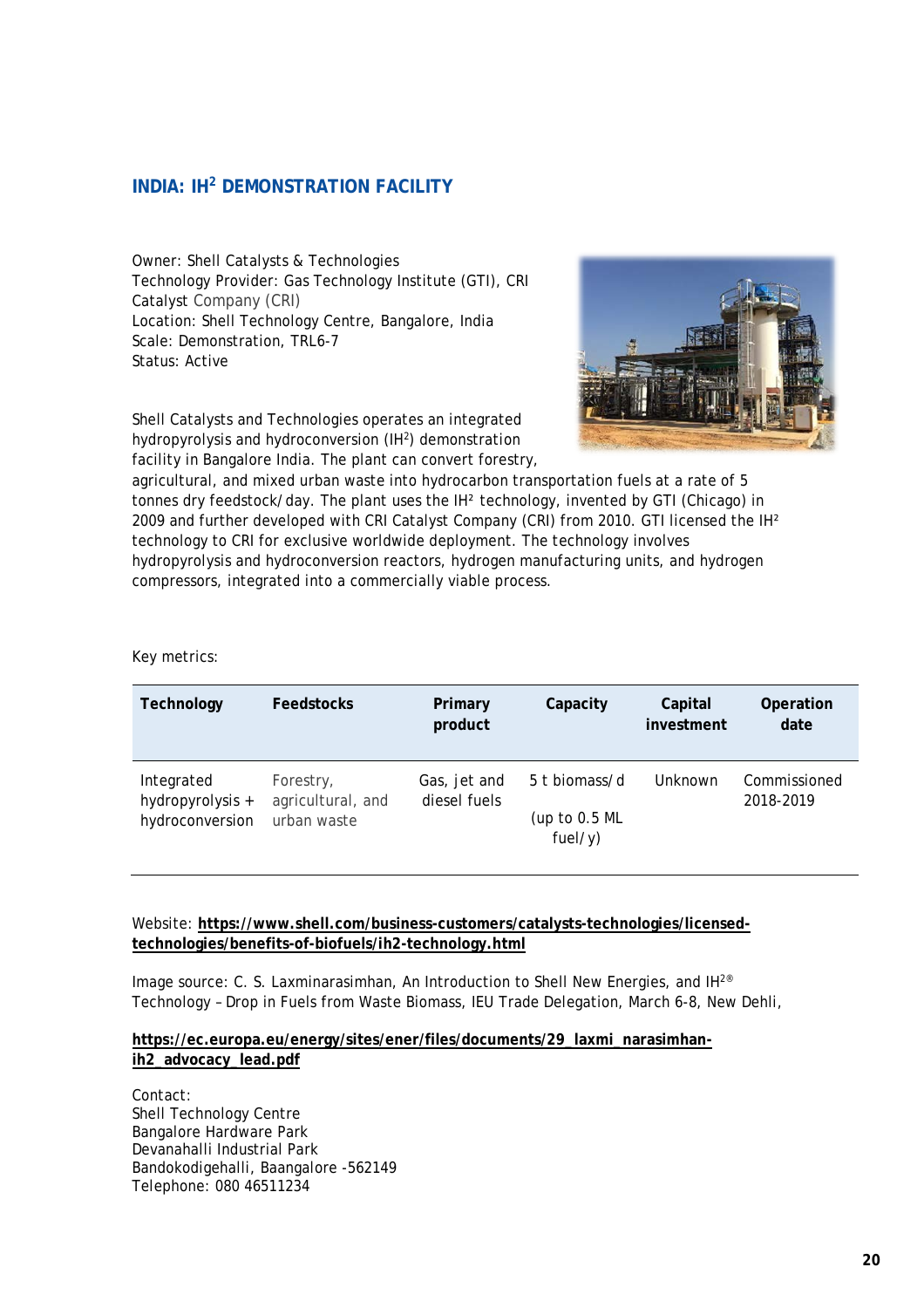#### <span id="page-22-0"></span>**INDIA: MASH ENERGY**

Owner: MASH Energy Technology Provider: MASH Energy (Denmark) Location: Ahmedabad and Bakrol, Gujarat, India Scale: Demonstration, TRL7 Status: Unknown

MASH Energy is a spin-off company from the Technical University of Denmark that is focussed on providing energy solutions for India. A demonstration scale plant has been established in the city of Ahmedabad for the processing of dried sewage sludge into pyrolysis oil using MASH Energy's pyrolysis technology. There is very little publicly-available information on this facility.

Key metrics:

| Technology | <b>Feedstocks</b>                       | Primary<br>product | Capacity       | Capital<br>investment | Operation<br>date |
|------------|-----------------------------------------|--------------------|----------------|-----------------------|-------------------|
| Pyrolysis  | Waste materials,<br>nuts, sewage sludge | Pyrolysis oil      | <b>Unknown</b> | <b>Unknown</b>        | Unknown           |

Website: **<http://www.mash-energy.com/>**

Contact: MASH Energy ApS Fruebjergvej 3 DK-2100 København Ø Denmark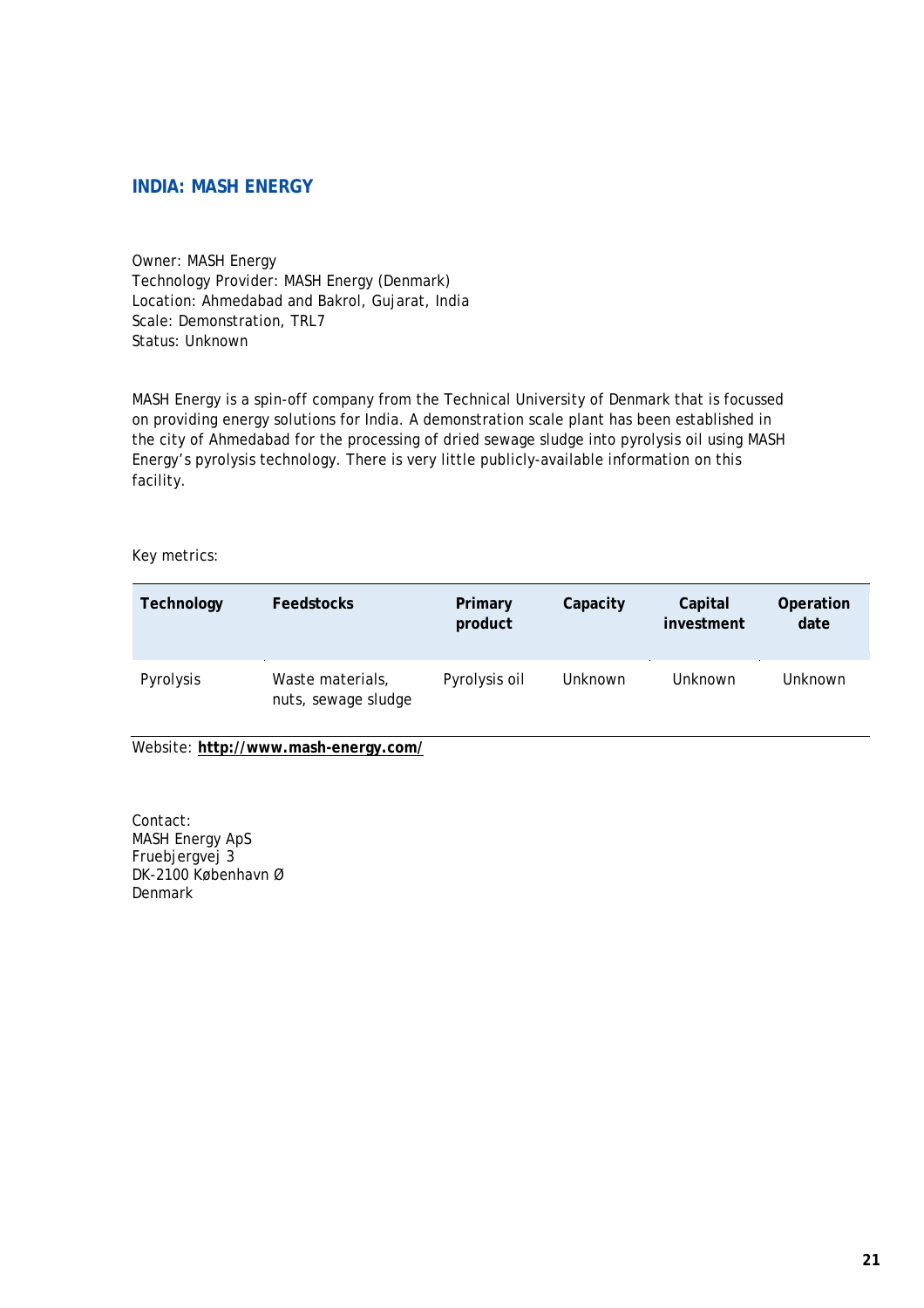#### <span id="page-23-0"></span>**NORWAY: SILVA GREEN FUEL**

Owner: Silva Green Fuel Technology Provider: Steeper Energy Location: Tofte, Buskerud, Norway Scale: Demonstration, TRL7-8 Status: Active

Silva Green Fuel is a joint venture between Statkraft and Sødra for the development of advanced biofuels. The construction of a EUR 50.6M demonstration plant was completed in 2019 at the Statkraft Tofte site, a



former pulp mill. The facility utilises Steeper Energy's hydrothermal liquefaction technology (HydrofactionTM) to convert forest residues into a bio-crude oil at a rate of 4000 L/day. The goal is to upgrade the bio-crude oil to produce renewable diesel, jet or marine fuel. After a 2-year validation period, the plant should officially open in 2021, potentially leading to a future commercial scale operation by 2025.

#### Key metrics:

| Technology                   | <b>Feedstocks</b> | Primary<br>product | Capacity                   | Capital<br>investment | Operation<br>date |
|------------------------------|-------------------|--------------------|----------------------------|-----------------------|-------------------|
| Hydrothermal<br>liquefaction | Forest residues   | HTL bio-crude      | 4000 $L/d$<br>(ca. 1 ML/y) | EUR 50M               | 2019              |

Website and image source: **[https://www.statkraft.com/about](https://www.statkraft.com/about-statkraft/Projects/norway/value-creation-tofte/silva-green-fuel)[statkraft/Projects/norway/value-creation-tofte/silva-green-fuel](https://www.statkraft.com/about-statkraft/Projects/norway/value-creation-tofte/silva-green-fuel)**

Contact: Rune Gjessing Managing Director Silva Green Fuel 00 47 90152614 **Rune.Gjessing@statkraft.com**

Statkraft AS Lilleakerveien 6 P.O. Box 200, Lilleaker NO-0216 Oslo Telephone: +47 24 06 70 00 Fax: +47 24 06 70 01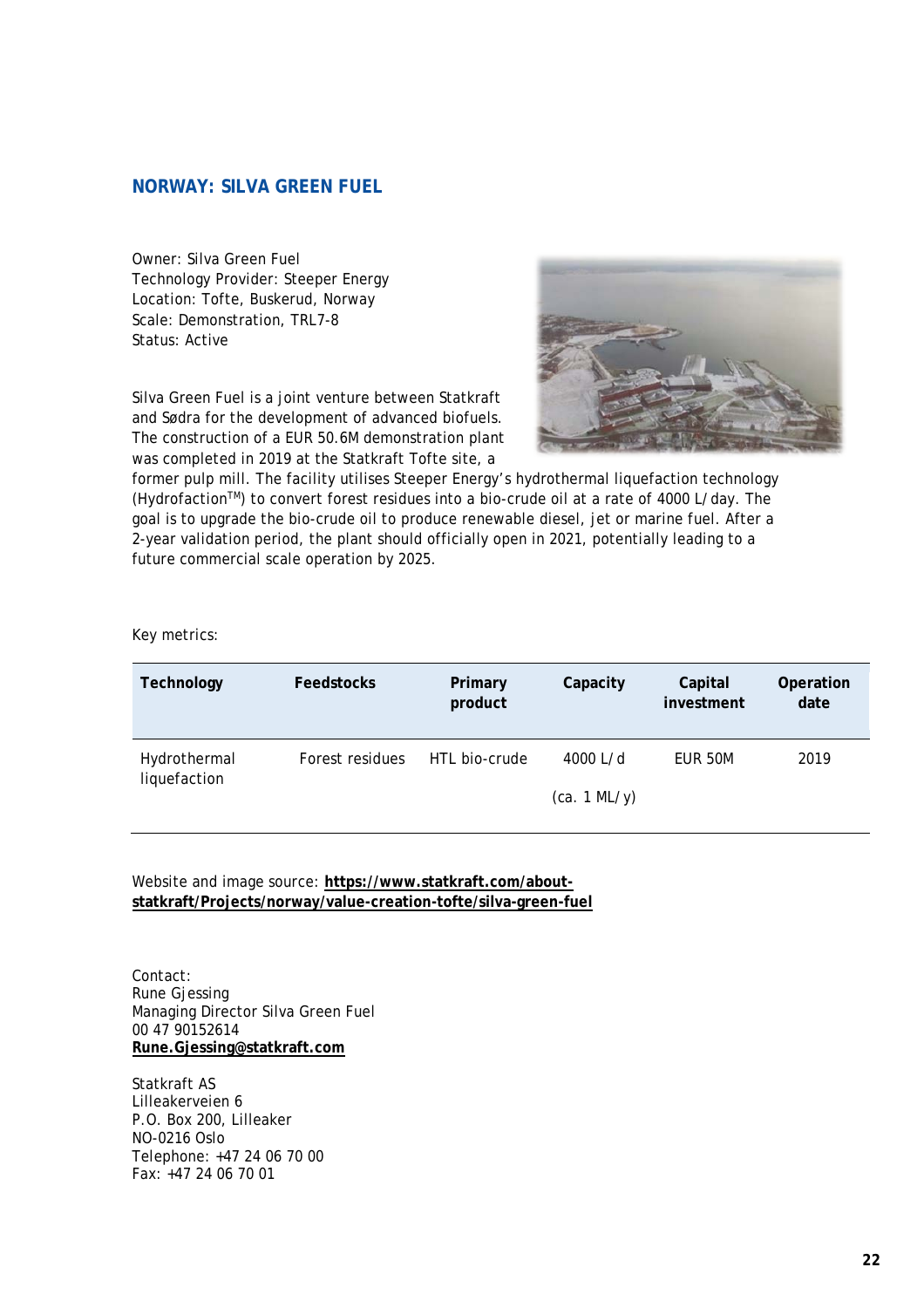#### <span id="page-24-0"></span>**TURKEY: ALTACA ENERGY**

Owner: Altaca Energy Technology Provider: Altaca Energy (SCF Technologies) Location: Gönen, Turkey Scale: Demonstration, TRL7 Status: Active

The Altaca Energy facility is a demonstration facility in Gönen, Turkey. Construction was completed in 2016. The demonstration plant uses the catalytic hydrothermal liquefaction technology, CatLiq®, invented by SCF Technologies (Denmark). Altaca



Energy acquired the international intellectual property rights for the CatLiq® technology in 2011. The demonstration plant was built by Altaca Energy based on the SCF Technologies pilot plant, which was relocated to Gebze, Turkey. The plant converts various biomass sources, including biogas plant digestate, forest waste, sewage sludge, agricultural waste, food plant waste, organic household waste, into a HTL bio-crude, with 70% recovery of process heat.

#### Key metrics:

| Feedstocks      | Primary<br>product | Capacity                         | Capital<br>investment | Operation<br>date |
|-----------------|--------------------|----------------------------------|-----------------------|-------------------|
| Various biomass | HTL bio-crude      | 15 t of biomass/h                | Unknown               | 2016-2017         |
|                 |                    | (up to 20 $ML$<br>$bio-crude/y)$ |                       |                   |
|                 | sources            |                                  |                       |                   |

Website and image source: **<http://www.altacaenerji.com/projeler/catliq-demo-tesisi>**

Contact: Gönen Factory: Hasanbey Mah. Köy Altı Sk. No: 23-25 Gönen / Balıkesir Telephone: +90 266 772 59 03 Fax: +90 266 772 59 05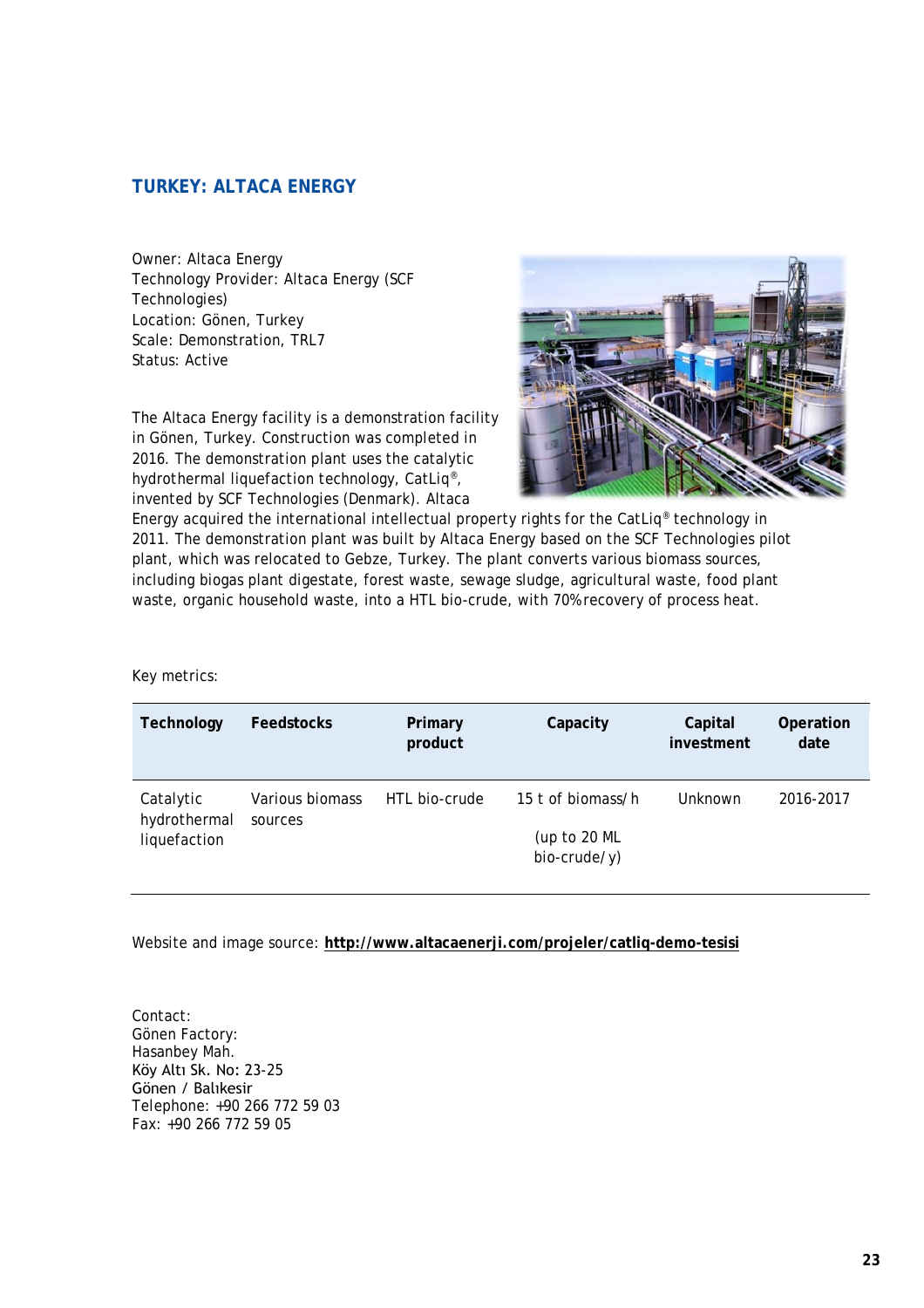#### <span id="page-25-0"></span>**USA: BIOGAS ENERGY PROJECT**

Owner: Biogas Energy Technology Provider: Bioenergy Concept (Germany) and EnergoLesProm (ELP Group, Russia) Location: Sacramento, California, USA Scale: Pilot to Demonstration, TRL6-7 Status: Under development

Biogas Energy (CA, USA) and their partners are developing a fast pyrolysis demonstration facility in Sacramento, California. Project partners include Thermophil International (Hamburg), Bio Energy Concept (Lüneberg) Joint BioEnergy Institute and California State University, with financial support (USD 5.7M) from the California Energy Commission. The demonstration plant will process up to 500 kg of biomass/h with the goal of producing 190 000 L of pyrolysis oil over the 3.5-year lifetime of the project. The demonstration plant will be located on the waste management site of Western Placer Management Authorities. The plant will use fast pyrolysis technology using an ablative reactor to produce pyrolysis oil from forestry residues, beetle infested wood, and demolition wood. Commissioning of the plant is scheduled for the middle of 2020.

#### Key metrics:

| Technology                           | <b>Feedstocks</b>                                           | Primary<br>product | Capacity                      | Capital<br>investment | Operation<br>date |
|--------------------------------------|-------------------------------------------------------------|--------------------|-------------------------------|-----------------------|-------------------|
| Fast pyrolysis -<br>Ablative reactor | Demolition wood,<br>Bark beetle infested<br>trees, forest & | Pyrolysis oil      | 500 kg<br>biomass/h           | <b>Unknown</b>        | June 2020         |
|                                      | agriculture residues                                        |                    | (up to $1.3$<br>bio-oil ML/y) |                       |                   |

#### Website: **[https://dc.engconfintl.org/pyroliq\\_2019/32/](https://dc.engconfintl.org/pyroliq_2019/32/)**

Contact: Brian Gannon, Biogas Energy Inc. 1501 Poplar Ave. Richmond, CA 94805, USA Email: **info@biogas-energy.com** Telephone: +510-210-5363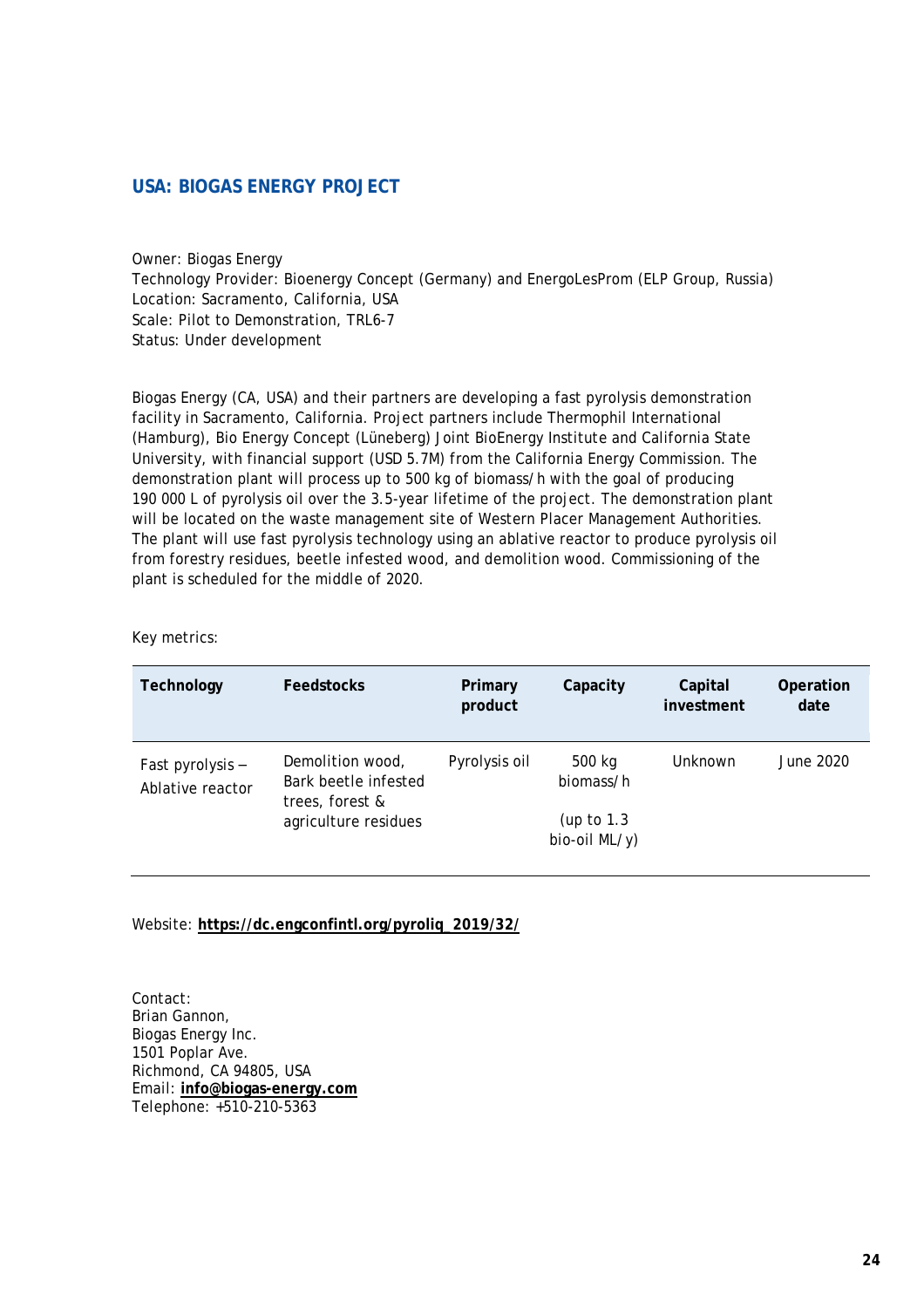## <span id="page-26-0"></span>**Acknowledgements**

Inputs and guidance received from IEA Bioenergy Task 34 members are greatly appreciated.